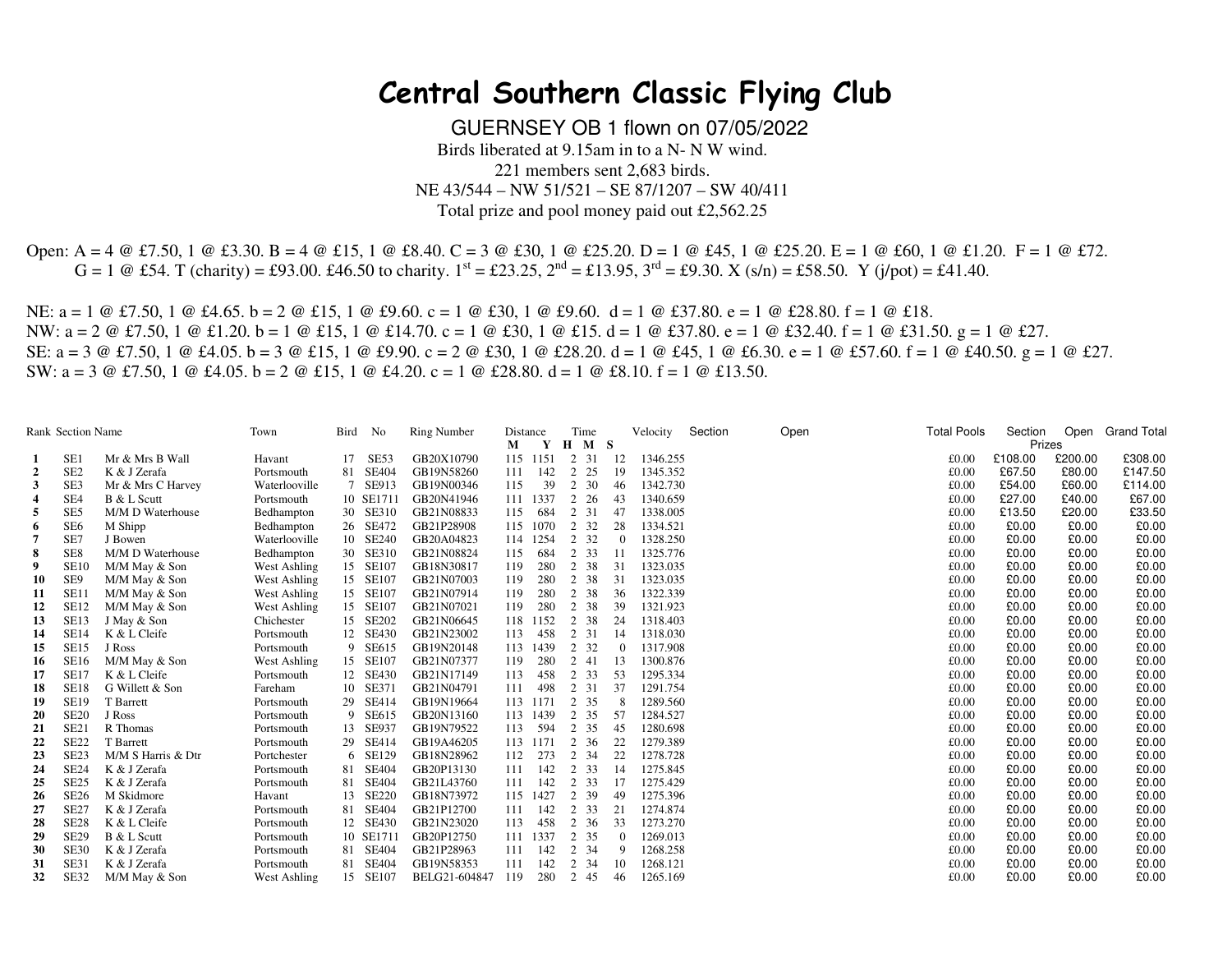| 33       | SE33                       | R Thomas                                 | Portsmouth               | 13 SE937                       | GB21P30310               | 113        | 594        | 2 37                           | 43             | 1264.729               |        |             |     | £0.00          | £0.00           | £0.00          | £0.00           |
|----------|----------------------------|------------------------------------------|--------------------------|--------------------------------|--------------------------|------------|------------|--------------------------------|----------------|------------------------|--------|-------------|-----|----------------|-----------------|----------------|-----------------|
| 34       | SE34                       | J Bowen                                  | Waterlooville            | 10 SE240                       | GB19L34443               |            | 114 1254   | 2<br>-40                       | 42             | $1256.341$ a b c       |        |             |     | £52.50         | £0.00           | £0.00          | £52.50          |
| 35       | SE35                       | M/M D Waterhouse                         | Bedhampton               | 30 SE310                       | GB21N08898               | 115        | 684        | 2 41                           | 59             | 1253.750               |        |             |     | £0.00          | £0.00           | £0.00          | £0.00           |
| 36       | <b>SE36</b>                | Mr & Mrs B Wall                          | Havant                   | 17 SE53                        | GB20N37707               |            | 115 1151   | 2 42                           | 25             | 1253.280               |        |             |     | £0.00          | £0.00           | £0.00          | £0.00           |
| 37       | NE1                        | R J Lowe                                 | Reading                  | 32 NE621                       | GB20N17205               | 153        | 224        | 3 35                           | 48             | 1248.860               |        |             |     | £0.00          | £50.00          | £0.00          | £50.00          |
| 38       | SE37                       | Mr & Mrs B Wall                          | Havant                   | SE53<br>17                     | <b>NEHU20Z6810</b>       |            | 115 1151   | 2 43                           | 16             | 1246.755               |        |             |     | £0.00          | £0.00           | £0.00          | £0.00           |
| 39       | SE38                       | M/M May & Son                            | West Ashling             | 15 SE107                       | GB19N59655               | 119        | 280        | 2 48                           | 41             | 1243.293               |        |             |     | £0.00          | £0.00           | £0.00          | £0.00           |
| 40       | <b>SE39</b>                | B & L Scutt                              | Portsmouth               | 10 SE1711                      | GB20P12780               |            | 111 1337   | 2<br>38                        | 18             | 1242.558               |        |             |     | £0.00          | £0.00           | £0.00          | £0.00           |
| 41       | <b>SE40</b>                | J May & Son                              | Chichester               | 15 SE202                       | GB20N11491               |            | 118 1152   | 2 48                           | 59             | 1235.831               |        |             |     | £0.00          | £0.00           | £0.00          | £0.00           |
| 42       | NE <sub>2</sub>            | M/M D Beasley & L                        | Reading                  | 28 NE187                       | GB19N18662               |            | 151 1635   | 3 36                           | 31             | 1234.986               |        |             |     | £0.00          | £31.25          | £0.00          | £31.25          |
| 43       | SE41                       | M/M T Leggatt                            | Havant                   | 15 SE432                       | GB21B09787               |            | 116 1123   | 2 46                           | 18             | 1234.397               |        |             |     | £0.00          | £0.00           | £0.00          | £0.00           |
| 44       | SE42                       | K & J Zerafa                             | Portsmouth               | 81 SE404                       | GB19N58313               | 111        | 142        | 2<br>38                        | 24             | 1234.230 a b c d e f   | ABCDEF | $\mathbf T$ | X Y | £548.25        | £0.00           | £0.00          | £548.25         |
| 45       | <b>SE43</b>                | M/M T Leggatt                            | Havant                   | 15 SE432                       | GB20N07143               |            | 116 1123   | 2 46                           | 23             | 1233.779               |        |             |     | £0.00          | £0.00           | £0.00          | £0.00           |
| 46<br>47 | NE3<br><b>SE44</b>         | Britton & Hames                          | Reading                  | <b>NE68</b><br>18              | GB20N17231               | 153        | 180<br>439 | 3 38<br>2 41                   | 40             | 1232.287<br>1232.139   |        |             |     | £0.00<br>£0.00 | £25.00<br>£0.00 | £0.00<br>£0.00 | £25.00<br>£0.00 |
| 48       | <b>SE45</b>                | $D & T$ Hughes<br>J May & Son            | Paulsgrove<br>Chichester | 10 SE1615<br>15 SE202          | GB21N75423<br>GB21N07842 | 113        | 118 1152   | 2 49                           | 46<br>52       | 1229.404               |        |             |     | £0.00          | £0.00           | £0.00          | £0.00           |
| 49       | <b>SE46</b>                | T Barrett                                | Portsmouth               | 29 SE414                       | GB20N14304               |            | 113 1171   | 2 42                           | 45             | 1229.208               |        |             |     | £0.00          | £0.00           | £0.00          | £0.00           |
| 50       | <b>SE47</b>                | J J Schoeman                             | Andover                  | 26 SE248                       | GB20V30171               | 126        | 719        | 2<br>3                         | 13             | 1220.959               |        |             |     | £0.00          | £0.00           | £0.00          | £0.00           |
| 51       | <b>SE48</b>                | K & J Zerafa                             | Portsmouth               | 81 SE404                       | GB20P13166               | 111        | 142        | 2 40                           | 25             | 1218.714               |        |             |     | £0.00          | £0.00           | £0.00          | £0.00           |
| 52       | SW1                        | R Dibben                                 | Poole                    | 12 SW1545                      | GB20V10671               | 86         | 1364       | 2<br>5                         | 40             | 1215.285               |        |             |     | £0.00          | £36.00          | £0.00          | £36.00          |
| 53       | <b>SE49</b>                | K & J Zerafa                             | Portsmouth               | 81 SE404                       | GB20P13177               | 111        | 142        | 2 41                           | 17             | 1212.165               |        |             |     | £0.00          | £0.00           | £0.00          | £0.00           |
| 54       | NE4                        | M/M P Kenny & Family                     | Wantage                  | 30 NE1344                      | GB21N35755               | 154        | 278        | $3 \quad 43$                   | 55             | 1211.692               |        |             |     | £0.00          | £12.50          | £0.00          | £12.50          |
| 55       | <b>SE50</b>                | R Thomas                                 | Portsmouth               | 13 SE937                       | GB19N27459               | 113        | 594        | 2 45                           | $\overline{4}$ | 1208.415               |        |             |     | £0.00          | £0.00           | £0.00          | £0.00           |
| 56       | SE51                       | J Bowen                                  | Waterlooville            | 10 SE240                       | GB20A04602               |            | 114 1254   | 2 47                           | 8              | 1207.982               |        |             |     | £0.00          | £0.00           | £0.00          | £0.00           |
| 57       | SE52                       | M/M T Leggatt                            | Havant                   | 15 SE432                       | GB21B09795               |            | 116 1123   | 2 49                           | 57             | 1207.887               |        |             |     | £0.00          | £0.00           | £0.00          | £0.00           |
| 58       | SE53                       | M/M May & Son                            | West Ashling             | 15 SE107                       | GB19N59637               | 119        | 280        | 2 53                           | 47             | 1206.805               |        |             |     | £0.00          | £0.00           | £0.00          | £0.00           |
| 59       | <b>SE54</b>                | Berry & Matthews                         | New Milton               | 13 SE363                       | GB19N10787               | 95         | 1239       | 2 19                           | 48             | 1204.841               |        |             |     | £0.00          | £0.00           | £0.00          | £0.00           |
| 60       | SE55                       | Berry & Matthews                         | New Milton               | 13 SE363                       | GB19N10760               | 95         | 1239       | 2 19                           | 50             | 1204.554               |        |             |     | £0.00          | £0.00           | £0.00          | £0.00           |
| 61       | <b>SE56</b>                | T Powers                                 | Lovedean                 | $7\phantom{.0}$<br><b>SE89</b> | GB20N18012               | 118        | 186        | 2 53                           | 35             | 1197.500               |        |             |     | £0.00          | £0.00           | £0.00          | £0.00           |
| 62       | SE57                       | R Thomas                                 | Portsmouth               | 13 SE937                       | GB19N58263               | 113        | 594        | 2 46                           | 46             | 1196.097               |        |             |     | £0.00          | £0.00           | £0.00          | £0.00           |
| 63       | <b>SE58</b>                | Bartlett Jones & Wells                   | Southampton              | 20 SE167                       | GB21N14569               | 110        | 867        | 2 43                           | 2              | 1192.789               |        |             |     | £0.00          | £0.00           | £0.00          | £0.00           |
| 64       | <b>SE59</b>                | G Matthews                               | Fareham                  | 6 SE255                        | GB18S29317               | 109        | 339        | 2 41                           | 43             | 1188.383               |        |             |     | £0.00          | £0.00           | £0.00          | £0.00           |
| 65       | <b>SE60</b><br><b>SE61</b> | R Thomas                                 | Portsmouth               | 13 SE937                       | GB19L20675               | 113<br>113 | 594<br>848 | 2 47                           | 55             | 1187.906               |        |             |     | £0.00          | £0.00           | £0.00<br>£0.00 | £0.00           |
| 66<br>67 | NE <sub>6</sub>            | C Furmedge & Son<br>M/M P Kenny & Family | Cosham<br>Wantage        | 4 SE1116<br>30 NE1344          | GB20N78976<br>GB21N48647 | 154        | 278        | 2 48<br>3 48                   | 18<br>39       | 1186.710 a<br>1186.608 |        |             |     | £7.50<br>£0.00 | £0.00<br>£0.00  | £0.00          | £7.50<br>£0.00  |
| 68       | NE5                        | M/M P Kenny & Family                     | Wantage                  | 30 NE1344                      | GB21N35739               | 154        | 278        | 3 48                           | 39             | 1186.608               |        |             |     | £0.00          | £6.25           | £0.00          | £6.25           |
| 69       | NE7                        | P Rixon                                  | Reading                  | 10 NE1441                      | GB21N20374               | 153        | 279        | 3 47                           | 14             | 1186.282               |        |             |     | £0.00          | £0.00           | £0.00          | £0.00           |
| 70       | SE62                       | K & L Cleife                             | Portsmouth               | 12 SE430                       | GB21N23007               | 113        | 458        | 2 48                           | -6             | 1185.789               |        |             |     | £0.00          | £0.00           | £0.00          | £0.00           |
| 71       | NE <sub>8</sub>            | D J Pembroke                             | Reading                  | 6 NE33                         | GB21N04613               | 153        | 39         | 3 47                           | 16             | 1185.035               |        |             |     | £0.00          | £0.00           | £0.00          | £0.00           |
| 72       | NE9                        | The Rostrons                             | Thatcham                 | 20 NE391                       | GB19X31995               | 148        | 1314       | 3 41                           | $\overline{0}$ | 1184.578               |        |             |     | £0.00          | £0.00           | £0.00          | £0.00           |
| 73       | <b>NE10</b>                | M/M P Kenny & Family                     | Wantage                  | 30 NE1344                      | GB21N35706               | 154        | 278        | 3 49                           | 22             | 1182.901               |        |             |     | £0.00          | £0.00           | £0.00          | £0.00           |
| 74       | SE63                       | Mr & Mrs Bunney                          | Paulsgrove               | 15 SE874                       | GB21N01558               | 112        | 755        | 2 47                           | 17             | 1182.885               |        |             |     | £0.00          | £0.00           | £0.00          | £0.00           |
| 75       | <b>SE64</b>                | J & M Drain                              | Fareham                  | 63 SE377                       | GB20N25938               | 112        | 529        | 2 47                           | -6             | 1182.819               |        |             |     | £0.00          | £0.00           | £0.00          | £0.00           |
| 76       | <b>NE11</b>                | M/M P Kenny & Family                     | Wantage                  | 30 NE1344                      | GB21N35757               | 154        | 278        | 3 49                           | 23             | 1182.815               |        |             |     | £0.00          | £0.00           | £0.00          | £0.00           |
| 77       | <b>SE65</b>                | Wearn Bros 1 & Neilson                   | Ramsdean                 | 55 SE784                       | GB20N13878               | 123        | 1543       | $\mathbf{3}$<br>$\overline{4}$ | 25             | 1182.244               |        |             |     | £0.00          | £0.00           | £0.00          | £0.00           |
| 78       | <b>SE66</b>                | G Matthews                               | Fareham                  | 6 SE255                        | GB17S36760               | 109        | 339        | 2 42                           | 34             | 1182.169               |        |             |     | £0.00          | £0.00           | £0.00          | £0.00           |
| 79       | <b>SE67</b>                | J J Schoeman                             | Andover                  | SE248<br>26                    | GB20D10799               | 126        | 719        | $\mathbf{3}$<br>9              | 6              | 1176.515               |        |             |     | £0.00          | £0.00           | £0.00          | £0.00           |
| 80       | SW <sub>2</sub>            | Cottrell Richmond & Rogers               | Wimborne                 | 30 SW90                        | GB20P19263               | 93         | 1646       | 2 20                           | 34             | 1176.139               |        |             |     | £0.00          | £22.50          | £0.00          | £22.50          |
| 81       | <b>SE68</b>                | $D & T$ Hughes                           | Paulsgrove               | 10 SE1615                      | BELG20-602682            | 113        | 439        | $\overline{2}$<br>49           | 52             | 1173.385               |        |             |     | £0.00          | £0.00           | £0.00          | £0.00           |
| 82       | <b>SE69</b><br><b>NE12</b> | M Skidmore                               | Havant                   | 13 SE220                       | GB16N85846               |            | 115 1427   | 2 53                           | 55             | 1171.994               |        |             |     | £0.00          | £0.00           | £0.00          | £0.00           |
| 83<br>84 | <b>SE70</b>                | R J Lowe<br>J Attrill                    | Reading<br>Salisbury     | 32 NE621<br>47 SE405           | GB19N14019<br>GB21N71409 | 153<br>116 | 224<br>165 | 3 50<br>2 54                   | 9<br>30        | 1170.993<br>1170.917   |        |             |     | £0.00<br>£0.00 | £0.00<br>£0.00  | £0.00<br>£0.00 | £0.00<br>£0.00  |
| 85       | NW1                        | P Weems                                  | Chippenham               | 26 NW266                       | GB20N59531               |            | 135 1627   | 3 24                           | 25             | 1170.291               |        |             |     | £0.00          | £46.00          | £0.00          | £46.00          |
| 86       | NW <sub>2</sub>            | P Weems                                  | Chippenham               | 26 NW266                       | GB18C03033               |            | 135 1627   | 3 24                           | 26             | 1170.196               |        |             |     | £0.00          | £28.75          | £0.00          | £28.75          |
| 87       | SW <sub>3</sub>            | Lanahan & Gerard                         | Poole                    | 15 SW274                       | GB20A37139               | 91         | 971        | 2 17                           | 45             | 1169.715               |        |             |     | £0.00          | £18.00          | £0.00          | £18.00          |
| 88       | <b>SE71</b>                | R Broome & Grandson                      | Havant                   | 14 SE1387                      | GB21A00219               | 116        | 277        | 2 54                           | 48             | 1169.548               |        |             |     | £0.00          | £0.00           | £0.00          | £0.00           |
| 89       | <b>NE13</b>                | Mr & Mrs H D Lee                         | Reading                  | $\overline{4}$<br>NE9          | GB19N12903               | 150        | 371        | 346                            | $\overline{4}$ | 1169.438               |        |             |     | £0.00          | £0.00           | £0.00          | £0.00           |
| 90       | <b>SE72</b>                | J & M Drain                              | Fareham                  | 63 SE377                       | GB21N57837               | 112        | 529        | $\overline{2}$<br>-49          | 8              | 1168.599               |        |             |     | £0.00          | £0.00           | £0.00          | £0.00           |
| 91       | <b>NE14</b>                | K Marcham                                | Newbury                  | 30 NE233                       | GB20N12839               | 147        | 836        | 3 42                           | 12             | 1168.119 a b           |        |             |     | £22.50         | £0.00           | £0.00          | £22.50          |
| 92       | <b>NE15</b>                | G & M Bicknell                           | Reading                  | 25 NE190                       | GB20N68634               |            | 152 1418   | 3 50                           | 17             | 1167.857               |        |             |     | £0.00          | £0.00           | £0.00          | £0.00           |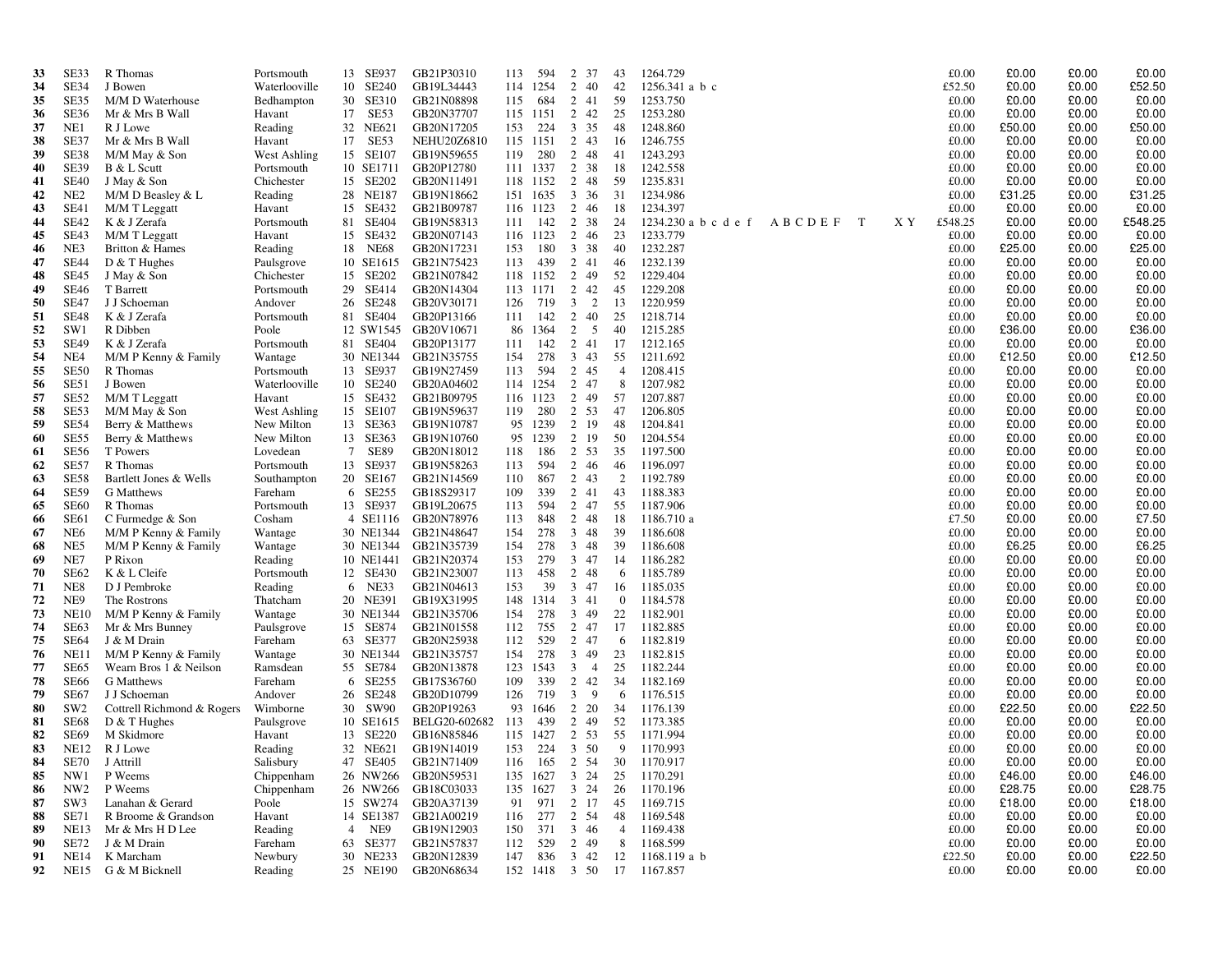| 93                | <b>SE73</b>      | Berry & Matthews                               | New Milton                                           | 13 SE363             | GB20N06567                         | 95         | 1239            | 2<br>24               | 20             | 1166.999                            |                 | £0.00<br>£0.00                   | £0.00          | £0.00           |
|-------------------|------------------|------------------------------------------------|------------------------------------------------------|----------------------|------------------------------------|------------|-----------------|-----------------------|----------------|-------------------------------------|-----------------|----------------------------------|----------------|-----------------|
| 94                | <b>SE74</b>      | A J Wheatcroft                                 | Portsmouth                                           | 10 SE295             | GB20P12861                         | 110        | 263             | 2<br>46               | 13             | 1166.327                            |                 | £0.00<br>£0.00                   | £0.00          | £0.00           |
| 95                | SE75             | Mr & Mrs C Harvey                              | Waterlooville                                        | 7 SE913              | GB20N62982                         | 115        | 39              | 2<br>53               | 45             | 1165.117                            |                 | £0.00<br>£0.00                   | £0.00          | £0.00           |
| 96                | <b>SE76</b>      | Wearn Bros 1 & Neilson                         | Ramsdean                                             | 55 SE784             | GB18N03932                         |            | 123 1543        | 3<br>$\overline{7}$   | 21             | 1163.733                            | £0.00           | £0.00                            | £0.00          | £0.00           |
| 97                | <b>SE77</b>      | Mr & Mrs C Harvey                              | Waterlooville                                        | 7 SE913              | GB18N53710                         | 115        | 39              | 2<br>-54              | -1             | 1163.331                            |                 | £0.00<br>£0.00                   | £0.00          | £0.00           |
| 98                | <b>SE78</b>      | J & M Drain                                    | Fareham                                              | 63 SE377             | NWHU18L7875                        | 112        | 529             | 2 50                  | -5             | 1162.072                            |                 | £0.00<br>£0.00                   | £0.00          | £0.00           |
| 99                | <b>SE79</b>      | Wearn Bros 1 & Neilson                         | Ramsdean                                             | 55 SE784             | GB18N04189                         | 123        | 1543            | 7<br>3                | 40             | 1161.769                            |                 | £0.00<br>£0.00                   | £0.00          | £0.00           |
| <b>100</b>        | <b>SE80</b>      | J Bowen                                        | Waterlooville                                        | 10 SE240             | GB20A04638                         |            | 114 1254        | 2 53                  | 55             | 1160.866                            |                 | £0.00<br>£0.00                   | £0.00          | £0.00           |
| 101<br>102        | SE81<br>SW4      | I & S Smith<br>R Hooper                        | Eastleigh<br>Poole                                   | 15 SE1246<br>8 SW689 | GB21N84400<br>GB21R16507           | 114<br>87  | 901<br>921      | 2 53<br>2 12          | 37<br>55       | 1160.824<br>1158.929                |                 | £0.00<br>£0.00<br>£0.00<br>£9.00 | £0.00<br>£0.00 | £0.00<br>£9.00  |
| 103               | <b>NE16</b>      | M/M A Webber & Son                             | Abingdon                                             | 15 NE332             | NL19-1673338                       |            | 158 1192        | $\overline{4}$<br>- 1 |                | 1158.725                            |                 | £0.00<br>£0.00                   | £0.00          | £0.00           |
| 104               | <b>NE17</b>      | D J Pembroke                                   | Reading                                              | 6 NE33               | GB21N04608                         | 153        | 39              | $3 \t 52$             | 29             | 1158.444                            |                 | £0.00<br>£0.00                   | £0.00          | £0.00           |
| 105               | <b>NE18</b>      | M/M A Webber & Son                             | Abingdon                                             | 15 NE332             | GB20D10834                         |            | 158 1192        | $\overline{4}$<br>- 1 | 8              | 1158.164                            | £0.00           | £0.00                            | £0.00          | £0.00           |
| 106               | <b>NE19</b>      | L Hall                                         | Oxford                                               | 13 NE1717            | <b>NWHU18L7922</b>                 | 167        | 393             | 4 14                  | 8              | 1158.105                            |                 | £0.00<br>£0.00                   | £0.00          | £0.00           |
| 107               | SE82             | J & M Drain                                    | Fareham                                              | 63 SE377             | GB21N57834                         | 112        | 529             | 2 50                  | 47             | 1157.308                            |                 | £0.00<br>£0.00                   | £0.00          | £0.00           |
| 108               | <b>NE20</b>      | S Thorpe                                       | Swindon                                              | 21 NE1400            | GB21N18722                         | 148        | 106             | 3 45                  | 21             | 1156.380                            |                 | £0.00<br>£0.00                   | £0.00          | £0.00           |
| 109               | NW3              | P Weems                                        | Chippenham                                           | 26 NW266             | GB20B06699                         |            | 135 1627        | 3 27                  | 25             | 1153.364                            |                 | £0.00<br>£23.00                  | £0.00          | £23.00          |
| 110               | SE83             | J Attrill                                      | Salisbury                                            | 47 SE405             | GB21N71414                         | 116        | 165             | 2 57                  | 10             | 1153.293 a b c d<br>g               | £80.55          | £0.00                            | £0.00          | £80.55          |
| 111               | SE84             | R Pegler and Son                               | Salisbury                                            | 18 SE360             | GB19N61833                         | 108        | 327             | 2 45                  | -8             | 1153.050<br>b                       |                 | £9.90<br>£0.00                   | £0.00          | £9.90           |
|                   | 112 NW4          | M/M B H G Timberlake                           | Chippenham                                           |                      | 5 NW1133 GB17C03029                |            | 136 1204        | $3 \t28$              | 39             | 1152.955                            | £0.00           | £11.50                           | £0.00          | £11.50          |
| 113               | SW <sub>5</sub>  | D Wilson & Dtrs                                | Yeovil                                               | 5 SW415              | GB20N27608                         | 99         | 1596            | 2<br>32               | 33             | 1152.645 a                          |                 | £4.50<br>£7.50                   | £0.00          | £12.00          |
| 114               | NE21             | T Pickford                                     | Aylesbury                                            | 10 NE379             | GB20V53403                         | 178        | 289             | 4 32                  | 3              | 1152.615                            | £0.00           | £0.00                            | £0.00          | £0.00           |
| 115               | NW5              | K Henley                                       | Trowbridge                                           | 10 NW349             | GB20B12468                         | 127        | 1545            | 3 15                  | 37             | 1150.517                            |                 | £5.75<br>£0.00                   | £0.00          | £5.75           |
| 117               | 116 NE22<br>SE85 | M/M P Kenny & Family<br>E Booth                | Wantage                                              | 15 SE293             | 30 NE1344 GB20N80971<br>GB19A00035 | 154<br>107 | 278<br>1592     | 3 55<br>2 45          | 55<br>14       | 1150.059<br>1149.333                | T<br>£13.95     | £0.00<br>£0.00<br>£0.00          | £0.00<br>£0.00 | £0.00<br>£13.95 |
| 118               | SE86             | K King                                         | Gosport<br>Havant                                    | 5 SE999              | GB21N00506                         | 116        | 453             | 2 58                  | 4              | 1149.081                            |                 | £0.00<br>£0.00                   | £0.00          | £0.00           |
| 119               | SE87             | J Attrill                                      | Salisbury                                            | 47 SE405             | GB20N84684                         | 116        | 165             | 2 58                  | - 1            | 1147.786                            | £0.00           | £0.00                            | £0.00          | £0.00           |
| 120               | SE88             | C Edwards                                      | Romsey                                               | 4 SE1254             | GB20N35096                         | 113        | 729             | 2 53                  | 57             | 1147.508                            |                 | £0.00<br>£0.00                   | £0.00          | £0.00           |
| 121               | <b>SE89</b>      | P Basham                                       | Southampton                                          | 10 SE247             | GB18N93905                         | 110        | 627             | 2 49                  | 49             | 1143.745                            |                 | £0.00<br>£0.00                   | £0.00          | £0.00           |
| 122               | SE90             | T & J Bernard                                  | Fareham                                              | 15 SE407             | GB21Z11556                         | 112        | 504             | $\overline{2}$<br>52  | -58            | 1142.565                            |                 | £0.00<br>£0.00                   | £0.00          | £0.00           |
| 123               | NW <sub>6</sub>  | M R Williams                                   | Hereford                                             | 10 NW173             | GB18X20536                         |            | 175 1479        | 30<br>$\overline{4}$  | 52             | 1142.534                            | £0.00           | £0.00                            | £0.00          | £0.00           |
| 124               | NE23             | The Rostrons                                   | Thatcham                                             | 20 NE391             | GB19D06394                         | 148        | 1314            | 3<br>49               | 15             | 1141.949                            | £0.00           | £0.00                            | £0.00          | £0.00           |
| 125               | NE24             | M/M P Kenny & Family                           | Wantage                                              |                      | 30 NE1344 GB19N13915               | 154        | 278             | 3 57                  | -46            | 1141.110                            |                 | £0.00<br>£0.00                   | £0.00          | £0.00           |
| 126               | NW7              | M R Williams                                   | Hereford                                             | 10 NW173             | GB20N77144                         | 175        | 1479            | 4 31                  | 35             | 1139.519                            |                 | £0.00<br>£0.00                   | £0.00          | £0.00           |
| 127               | SE91             | M/M May & Son                                  | West Ashling                                         | 15 SE107             | GB21N07025                         | 119        | 280             | $3 \quad 4$           | 3              | 1139.486                            |                 | £0.00<br>£0.00                   | £0.00          | £0.00           |
| 128               | NW8              | N Templar                                      | <b>Bristol</b>                                       | 20 NW39              | GB20N50232                         | 131        | 764             | $3 \t23$              | $\overline{2}$ | 1139.385 a b c d e f g A B C D E G  | £314.10         | £0.00                            | £0.00          | £314.10         |
| 129<br><b>130</b> | NW9<br>SE92      | N Templar<br>B & L Scutt                       | <b>Bristol</b>                                       | 20 NW39<br>10 SE1711 | GB20N48446<br>GB19P10812           | 131        | 764<br>111 1337 | 3 23<br>2 52          | 2<br>39        | 1139.385 a b c<br>A B C<br>1139.282 | £89.70<br>£0.00 | £0.00<br>£0.00                   | £0.00<br>£0.00 | £89.70<br>£0.00 |
| 131               | SE93             | P A Priddle                                    | Portsmouth<br>Southampton                            | 60 SE18              | GB19N25193                         | 109        | 655             | $\overline{2}$<br>48  | 58             | 1139.259                            |                 | £0.00<br>£0.00                   | £0.00          | £0.00           |
| 132               |                  | NW10 N Templar                                 | <b>Bristol</b>                                       | 20 NW39              | GB20N48442                         | 131        | 764             | 3 23                  | 4              | 1139.198                            | £0.00           | £0.00                            | £0.00          | £0.00           |
| 133               | SE94             | Mr & Mrs D Tolfrey                             | Portsmouth                                           | 5 SE210              | GB21C17846                         | 113        | 508             | 2<br>55               | -11            | 1138.168                            | £0.00           | £0.00                            | £0.00          | £0.00           |
| 134               | NE25             | R J Lowe                                       | Reading                                              | 32 NE621             | GB20N17123                         | 153        | 224             | 3 56                  | 49             | 1138.028                            | £0.00           | £0.00                            | £0.00          | £0.00           |
| 135               | SE95             | W Edwards & P Harris                           | Gosport                                              | 14 SE544             | GB20A00060                         | 109        | 384             | 2<br>49               | 2              | 1137.172                            |                 | £0.00<br>£0.00                   | £0.00          | £0.00           |
| 136               | SW6              | Mr & Mrs M Gower                               | Fordingbridge                                        |                      | 15 SW1071 GB19N26395               | 106        | 343             | 2 44                  | 25             | 1136.764 a b<br>A B                 | £45.00          | £0.00                            | £0.00          | £45.00          |
| 137               | <b>NE26</b>      | R J Lowe                                       | Reading                                              | 32 NE621             | GB20N17146                         | 153        | 224             | 3 57                  | 6              | 1136.668 a b c d                    | £87.45          | £0.00                            | £0.00          | £87.45          |
| 138               | SW7              | R Dibben                                       | Poole                                                |                      | 12 SW1545 GB18F24823               | 86         | 1364            | 2 14                  | 26             | 1136.036                            |                 | £0.00<br>£0.00                   | £0.00          | £0.00           |
| 139               |                  | NW11 P Weems                                   | Chippenham                                           | 26 NW266             | GB21N56256                         | 135        | 1627            | $3 \quad 30$          | 37             | 1135.841                            |                 | £0.00<br>£0.00                   | £0.00          | £0.00           |
| 140               | SE96             | <b>G</b> Matthews                              | Fareham                                              | 6 SE255              | GB18S29341                         | 109        | 339             | 2 49                  | 14             | 1135.599                            |                 | £0.00<br>£0.00                   | £0.00          | £0.00           |
| 141               |                  | NW12 N Templar                                 | <b>Bristol</b>                                       | 20 NW39              | GB20B48413                         | 131        | 764             | 3 23                  | 46             | 1135.285                            | £0.00           | £0.00                            | £0.00          | £0.00           |
| 142               |                  | NW13 J Thompson                                | Frampton                                             | 27 NW234             | GB20N80091                         | 140        | 519             | 3 37<br>93 1017 2 25  | 30             | 1135.269                            | £0.00           | £0.00                            | £0.00          | £0.00           |
|                   |                  | 143 SW8 Mr & Mrs M King<br>144 NW14 J Thompson | <b>Blandford</b><br>$\ensuremath{\mathsf{Frampton}}$ | 24 SW59              | GB21N08517<br>27 NW234 GB16N24062  | 140        |                 |                       | 8              | 1134.798<br>519 3 37 42 1134.226    | £0.00           | £0.00<br>£0.00<br>£0.00          | £0.00<br>£0.00 | £0.00<br>£0.00  |
|                   |                  | 145 NE27 G & M Bicknell                        | Reading                                              |                      | 25 NE190 GB21N52201                |            |                 | 152 1418 3 57         | - 8            | 1134.121                            |                 | £0.00<br>£0.00                   | £0.00          | £0.00           |
|                   | 146 SE97         | D Ede & Family                                 | Southampton                                          | 9 SE193              | GB21V45362                         | 109        | 551             | 2 49                  | 42             | 1133.712                            |                 | £0.00<br>£0.00                   | £0.00          | £0.00           |
|                   | 147 NE28         | P Rixon                                        | Reading                                              |                      | 10 NE1441 GB20N62807               | 153        | 279             | 3 57                  | 48             | 1133.568                            |                 | £0.00<br>£0.00                   | £0.00          | £0.00           |
|                   | 148 SW9          | Mr & Mrs Hodges                                | Templecombe                                          | 19 SW94              | GB18C29162                         |            |                 | 104 1620 2 42 57      |                | 1133.271                            |                 | £0.00<br>£0.00                   | £0.00          | £0.00           |
|                   | 149 SE98         | J J Schoeman                                   | Andover                                              | 26 SE248             | GB20V30118                         | 126        |                 | 719 3 16              | 21             | 1133.074                            |                 | £0.00<br>£0.00                   | £0.00          | £0.00           |
|                   | 150 SE99         | J J Schoeman                                   | Andover                                              | 26 SE248             | GB20V30102                         | 126        |                 | 719 3 16              |                | 26 1132.593                         |                 | £0.00<br>£0.00                   | £0.00          | £0.00           |
|                   | 151 SW10         | Mr & Mrs Hodges                                | Templecombe                                          | 19 SW94              | GB15N77035                         |            | 104 1620        | 2 43                  | - 6            | 1132.228                            |                 | £0.00<br>£0.00                   | £0.00          | £0.00           |
|                   | 152 NE29         | P Rixon                                        | Reading                                              |                      | 10 NE1441 GB21H31817               |            |                 |                       |                | 153 279 3 58 12 1131.665            |                 | £0.00<br>£0.00                   | £0.00          | £0.00           |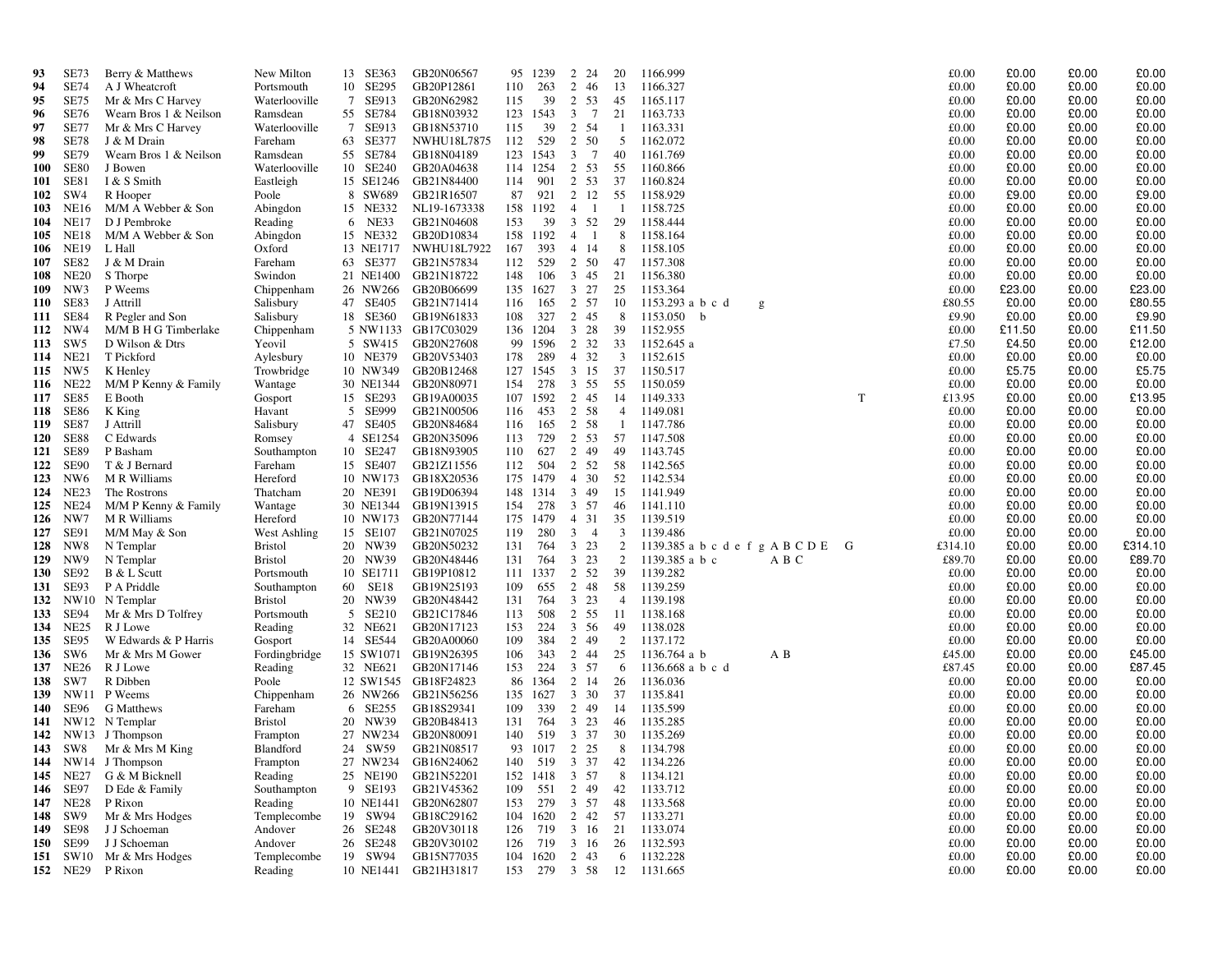| 153               | <b>NE30</b> | M/M P Kenny & Family                     | Wantage               |                      | 30 NE1344 GB20N80920              | 154      | 278             | 3<br>59                          | -58                     | 1130.649             |     |     |             |   | £0.00          | £0.00          | £0.00          | £0.00          |
|-------------------|-------------|------------------------------------------|-----------------------|----------------------|-----------------------------------|----------|-----------------|----------------------------------|-------------------------|----------------------|-----|-----|-------------|---|----------------|----------------|----------------|----------------|
| 154               | NE31        | M/M P Kenny & Family                     | Wantage               |                      | 30 NE1344 GB20N80945              | 154      | 278             | 3<br>59                          | -59                     | 1130.570             |     |     |             |   | £0.00          | £0.00          | £0.00          | £0.00          |
| 155               | SE100       | P A Priddle                              | Southampton           | 60 SE18              | GB16R37084                        | 109      | 655             | 2<br>50                          | 28                      | 1129.234             |     |     |             |   | £0.00          | £0.00          | £0.00          | £0.00          |
| 156               |             | NW15 Brimble & Caldwell                  | Cam                   | 10 NW52              | GB19S28890                        | 152      | 72              | 3 57                             | 7                       | 1128.518             |     |     |             |   | £0.00          | £0.00          | £0.00          | £0.00          |
| 157               | SE101       | E Booth                                  | Gosport               | 15 SE293             | GB20N03622                        |          | 107 1592        | 2<br>48                          | 41                      | 1125.827             |     |     |             |   | £0.00          | £0.00          | £0.00          | £0.00          |
| 158               |             | SE102 A J Wheatcroft                     | Portsmouth            | 10 SE295             | GB21P12640                        | 110      | 263             | 2 52                             | 12                      | 1125.801             |     |     |             |   | £0.00          | £0.00          | £0.00          | £0.00          |
| 159               | NE32        | M/M M & C Brown                          | Hungerford            | 10 NE119             | NWHU19T2788                       | 142 1331 |                 | $3 \quad 43$                     | 17                      | 1125.238             |     |     |             |   | £0.00          | £0.00          | £0.00          | £0.00          |
| 160               | NE33        | The Rostrons                             | Thatcham              | 20 NE391             | GB18D04812                        |          | 148 1314        | 3 52                             | 46                      | 1124.697             |     |     |             |   | £0.00          | £0.00          | £0.00          | £0.00          |
| 161               |             | NW16 B J Millard                         | Temple Cloud          | 5 NW69               | GB18F05011                        |          | 125 1018        | 3 16                             | 32                      | 1124.597             |     |     |             |   | £0.00          | £0.00          | £0.00          | £0.00          |
| 162               | <b>NE34</b> | T Cozens                                 | Long Crendon          | 6 NE384              | GB20B14469                        |          | 170 1692        | 27<br>$\overline{4}$             | 43                      | 1123.918             |     |     |             |   | £0.00          | £0.00          | £0.00          | £0.00          |
| 163               |             | SE103 T Willis                           | Niton                 | 11 SE264             | GB21N70425                        | 93       | 580             | 2 26                             | 27                      | 1121.629             |     |     |             |   | £0.00          | £0.00          | £0.00          | £0.00          |
| 164               |             | NW17 C & J Howse                         | Devizes               |                      | 29 NW1068 GB21V94851              | 127      | 435             | 3 19                             | -41                     | 1121.551             |     |     |             |   | £0.00          | £0.00          | £0.00          | £0.00          |
| 165               | NE35        | T Cozens                                 | Long Crendon          | 6 NE384              | GB17N17202                        |          | 170 1692        | 4 28                             | 23                      | 1121.126             |     |     |             |   | £0.00          | £0.00          | £0.00          | £0.00          |
| 166               | <b>NE36</b> | R J Lowe                                 | Reading               | 32 NE621             | GB19N14038                        | 153      | 224             | $\overline{0}$<br>$\overline{4}$ | 35                      | 1120.211             |     |     |             |   | £0.00          | £0.00          | £0.00          | £0.00          |
| 167               | NE37        | R J Lowe                                 | Reading               | 32 NE621             | GB20N17125                        | 153      | 224             | $\overline{4}$<br>$\mathbf{0}$   | 36                      | 1120.133             |     |     |             |   | £0.00          | £0.00          | £0.00          | £0.00          |
| 168               | NE38        | R J Lowe                                 | Reading               | 32 NE621             | GB21N04656                        | 153      | 224             | $\overline{0}$<br>$\overline{4}$ | 38                      | 1119.978             |     |     |             |   | £0.00          | £0.00          | £0.00          | £0.00          |
| 169               | SE104       | Mr & Mrs D Smith                         | Portsmouth            | 9 SE326              | GB20N76549                        | 118      | 705             | 3<br>-6                          | $\overline{4}$          | 1119.948             |     |     |             |   | £0.00          | £0.00          | £0.00          | £0.00          |
| 170               |             | SE105 J J Schoeman                       | Andover               | 26 SE248             | SU191752                          | 126      | 719             | 3 18                             | 58                      | 1118.172             |     |     |             |   | £0.00          | £0.00          | £0.00          | £0.00          |
| 171               |             | SE106 Barrie Smith                       | Winchester            | 10 SE929             | GB18N60187                        | 120      | 348             | 3<br>- 9                         | 12                      | 1118.118             |     |     | A B         |   | £11.70         | £0.00          | £0.00          | £11.70         |
| 172               |             | NW18 J Thompson                          | Frampton              | 27 NW234             | GB20N80018                        | 140      | 519             | 3 41                             | 15                      | 1116.027             |     |     |             |   | £0.00          | £0.00          | £0.00          | £0.00          |
| 173               |             | NW19 MR Williams                         | Hereford              | 10 NW173             | GB18R16007                        | 175      | 1479            | 4 37                             | 20                      | 1115.894 a           |     |     | $\mathbf C$ |   | £26.40         | £0.00          | £0.00          | £26.40         |
| 174               | NE39        | G & M Bicknell                           | Reading               | 25 NE190             | GB20N68630                        |          | 152 1418        | 4 1                              | 7                       | 1115.385             |     |     |             |   | £0.00          | £0.00          | £0.00          | £0.00          |
| 175               | NE40        | M/M A Webber & Son                       | Abingdon              | 15 NE332             | GB20N68761                        |          | 158 1192        | 4 10                             | 47                      | 1113.599             |     |     |             |   | £0.00          | £0.00          | £0.00          | £0.00          |
| 176               |             | SE107 S Vaizey                           | Fareham               | 4 SE115              | GB20V27022                        | 110      | 43              | 2 53                             | 55                      | 1113.424             |     |     |             |   | £0.00          | £0.00          | £0.00          | £0.00          |
| 177               | SW11        | Cottrell Richmond & Rogers               | Wimborne              | 30 SW90              | GB21N79054                        |          | 93 1646         | 2 28                             | 34                      | 1112.807             |     |     |             |   | £0.00          | £0.00          | £0.00          | £0.00          |
| 178               | NE41        | Britton & Hames                          | Reading               | 18 NE68              | GB19N08538                        | 153      | 180             | $4\quad 2$                       | 10                      | 1112.705             |     |     |             |   | £0.00          | £0.00          | £0.00          | £0.00          |
| 179               |             | NW20 M/M B H G Timberlake                | Chippenham            |                      | 5 NW1133 GB18C02582               |          | 136 1204        | 3 36                             | 12                      | 1112.692             |     |     |             |   | £0.00          | £0.00          | £0.00          | £0.00          |
| 180               | NE42        | K Shipperley                             | Headington            | 12 NE335             | <b>NWHU20D0346</b>                |          | 168 1702        | 4 27                             | 22                      | 1112.256             |     |     |             |   | £0.00          | £0.00          | £0.00          | £0.00          |
| 181               | <b>NE43</b> | S Hughes                                 | Swindon               | 12 NE348             | GB18N15073                        |          | 147 1080        | 3 53                             | 41                      | 1111.761             |     |     |             |   | £0.00          | £0.00          | £0.00          | £0.00          |
| 182               | SW12        | P Murrell                                | Poole                 | 3 SW45               | GB20R21894                        | 89       | 483             | 2 2 1                            | 22                      | 1111.457             |     |     |             |   | £0.00          | £0.00          | £0.00          | £0.00          |
| 183               | NE44        | M/M A Webber & Son                       | Abingdon              | 15 NE332             | GB19N52889                        |          | 158 1192        | 4 11                             | 17                      | 1111.383             |     |     |             |   | £0.00          | £0.00          | £0.00          | £0.00          |
| 184<br>185        |             | SE108 J J Schoeman<br>NW21 Booth & Roper | Andover<br>Tewkesbury | 26 SE248<br>15 NW254 | GB21D00159<br>GB19Z52231          | 126      | 719<br>173 1424 | 20<br>3<br>4 35                  | 12<br>22                | 1111.284<br>1110.892 |     |     |             |   | £0.00<br>£0.00 | £0.00<br>£0.00 | £0.00<br>£0.00 | £0.00<br>£0.00 |
| 186               | <b>NE45</b> | M/M M & C Brown                          | Hungerford            | 10 NE119             | NEHU19MAD2                        |          | 142 1331        | 46<br>$\mathbf{3}$               | 22                      | 1109.912             | b c | e f |             |   | £66.00         | £0.00          | £0.00          | £66.00         |
| 187               |             | NW22 Brimble & Caldwell                  | Cam                   | 10 NW52              | GB20V45435                        | 152      | 72              | 4<br>$\overline{1}$              | -14                     | 1109.260             |     |     |             |   | £0.00          | £0.00          | £0.00          | £0.00          |
| 188               |             | SE109 W Edwards & P Harris               | Gosport               | 14 SE544             | GB18N24179                        | 109      | 384             | 2 53                             | 22                      | 1108.749             |     |     |             | T | £9.30          | £0.00          | £0.00          | £9.30          |
| 189               | NW23        | Clift & Harding                          | Tirley                | 12 NW65              | GB20N06723                        | 170      | 93              | 4 30                             | $\overline{\mathbf{3}}$ | 1108.282             |     |     |             |   | £0.00          | £0.00          | £0.00          | £0.00          |
| 190               | NE46        | R J Lowe                                 | Reading               | 32 NE621             | GB19N14101                        | 153      | 224             | $\overline{\mathbf{3}}$<br>4     | 12                      | 1108.158             |     |     |             |   | £0.00          | £0.00          | £0.00          | £0.00          |
| 191               |             | NW24 D & F Barresi & D Bull              | Peasedown St          | 5 NW109              | GB19A09327                        | 125      | 350             | 3<br>18                          | 56                      | 1107.647             |     |     |             |   | £0.00          | £0.00          | £0.00          | £0.00          |
| 192               |             | SE110 M Skidmore                         | Havant                | 13 SE220             | GB18N73983                        |          | 115 1427        | $\mathbf{3}$<br>$\overline{4}$   | 2                       | 1107.566             |     |     |             |   | £0.00          | £0.00          | £0.00          | £0.00          |
| 193               |             | SW13 Lanahan & Gerard                    | Poole                 | 15 SW274             | GB19E21345                        | 91       | 971             | 25<br>$\overline{2}$             | 32                      | 1107.158             |     |     |             |   | £0.00          | £0.00          | £0.00          | £0.00          |
| 194               |             | SE111 I & S Smith                        | Eastleigh             | 15 SE1246            | GB21N79484                        | 114      | 901             | 2<br>3                           | 2                       | 1107.152             |     |     |             |   | £0.00          | £0.00          | £0.00          | £0.00          |
| 195               | NE47        | G & M Bicknell                           | Reading               | 25 NE190             | GB20N68643                        |          | 152 1418        | 3<br>$\overline{4}$              | -6                      | 1106.285             |     |     |             |   | £0.00          | £0.00          | £0.00          | £0.00          |
| 196               |             | NW25 P Duckett                           | Highbridge            | 6 NW134              | GB19N45050                        | 119      | 106             | $\mathbf{3}$<br>- 9              | 27                      | 1106.097             |     |     |             |   | £0.00          | £0.00          | £0.00          | £0.00          |
| 197               |             | SE112 Mr & Mrs G Emm                     | Salisbury             | 15 SE388             | GB21V73405                        | 108      | 773             | 2 53                             | 13                      | 1101.817             |     |     |             |   | £0.00          | £0.00          | £0.00          | £0.00          |
| 198               | NE48        | M/M M & C Brown                          | Hungerford            | 10 NE119             | <b>NWHU19T2818</b>                |          | 142 1331        | $3 \quad 48$                     | 5                       | 1101.558             |     |     |             |   | £0.00          | £0.00          | £0.00          | £0.00          |
| 199               |             | NW26 M R Williams                        | Hereford              | 10 NW173             | GB19N85061                        |          | 175 1479        | 4 40                             | 57                      | 1101.530             |     |     |             |   | £0.00          | £0.00          | £0.00          | £0.00          |
| <b>200</b>        |             | SE113 J J Schoeman                       | Andover               | 26 SE248             | GB20V30115                        | 126      | 719             | 3<br>22                          | 13                      | 1100.201             |     |     |             |   | £0.00          | £0.00          | £0.00          | £0.00          |
| <b>201</b>        | NE49        | John Draper                              | Faringdon             | 10 NE270             | GB19N38886                        | 155      | 132             | $4 \quad 8$                      | 8                       | 1099.941             |     |     |             |   | £0.00          | £0.00          | £0.00          | £0.00          |
| 202               |             | NW27 M/M B H G Timberlake                | Chippenham            |                      | 5 NW1133 GB18C02562               |          | 136 1204        | 38<br>3                          | -48                     | 1099.470             |     |     |             |   | £0.00          | £0.00          | £0.00          | £0.00          |
|                   |             | 203 NE50 S Hughes                        | Swindon               |                      | 12 NE348 GB18N15044               |          |                 | 147 1080 3 56                    | 22                      | 1099.140             |     |     |             |   | £0.00          | £0.00          | £0.00          | £0.00          |
|                   |             | 204 NW28 J & G Smallcombe                | Bath                  |                      | 6 NW60 GB21N18365                 |          |                 | 126 100 3 21                     |                         | 57 1098.589          |     |     |             |   | £0.00          | £0.00          | £0.00          | £0.00          |
|                   |             | 205 NE51 Mr & Mrs S Robinson             | Marlborough           |                      | 15 NE211 GB21R00110               | 137      | 71              | 3 39                             | 34                      | 1098.495             |     |     |             |   | £0.00          | £0.00          | £0.00          | £0.00          |
|                   |             | 206 SE114 Mr & Mrs Bunney                | Paulsgrove            | 15 SE874             | GB20N11623                        |          | 112 755         | $\mathbf{3}$<br>$\mathbf{0}$     | 13                      | 1097.993             |     |     |             |   | £0.00          | £0.00          | £0.00          | £0.00          |
| 207               | <b>NE52</b> | M/M D Beasley & L                        | Reading               | 28 NE187             | GB19N18619                        |          | 151 1635        | $4 \quad 3$                      | 32                      | 1097.981             |     |     |             |   | £0.00          | £0.00          | £0.00          | £0.00          |
| 208               |             | SE115 E Booth                            | Gosport               | 15 SE293             | NEHU19EC289                       |          |                 | 107 1592 2 53                    | $\overline{4}$          | 1097.313             |     |     |             |   | £0.00          | £0.00          | £0.00          | £0.00          |
| 209               | NE53        | G & M Bicknell<br>NW29 P Weems           | Reading<br>Chippenham | 25 NE190             | GB21N52220<br>26 NW266 GB19N60428 |          | 152 1418        | $4\quad 5$<br>135 1627 3 38      | 7<br>8                  | 1097.184<br>1096.701 |     |     |             |   | £0.00<br>£0.00 | £0.00<br>£0.00 | £0.00<br>£0.00 | £0.00<br>£0.00 |
| <b>210</b><br>211 |             | NW30 P Weems                             | Chippenham            | 26 NW266             | GB21D00154                        |          | 135 1627        | 3 38                             | 9                       | 1096.617             |     |     |             |   | £0.00          | £0.00          | £0.00          | £0.00          |
|                   |             | 212 NE54 S & D Abery                     | Nr Reading            | 18 NE237             | GB18N22269                        |          |                 | 148 777 3 58                     | -16                     | 1096.490             |     |     |             |   | £0.00          | £0.00          | £0.00          | £0.00          |
|                   |             |                                          |                       |                      |                                   |          |                 |                                  |                         |                      |     |     |             |   |                |                |                |                |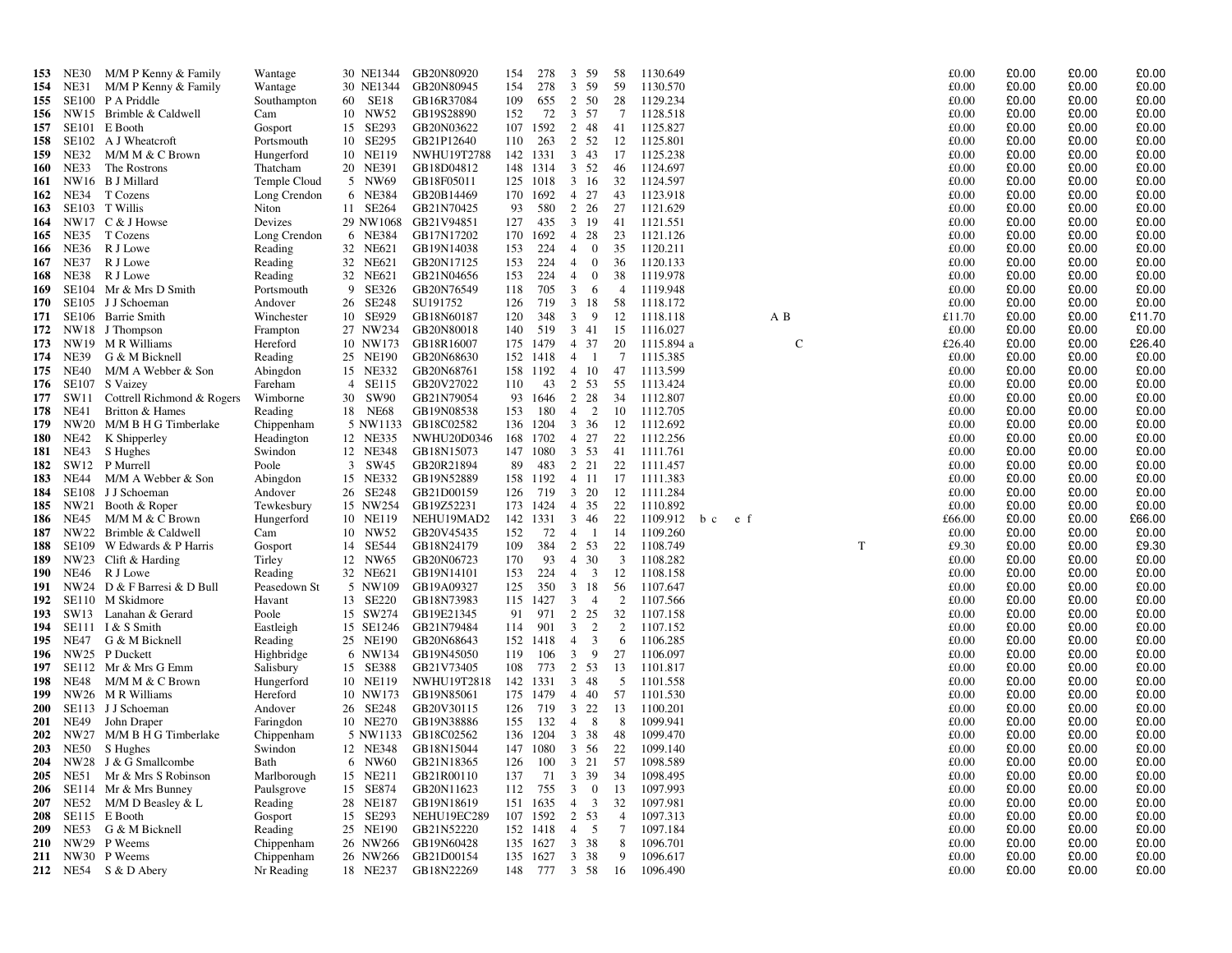| 213               | NE55          | A Docherty                         | Swindon                     | 5 NE1498             | GB20X15983               |            | 146 1629    | 3<br>55                                              | 51              | 1096.413             | £0.00          | £0.00          | £0.00          | £0.00          |
|-------------------|---------------|------------------------------------|-----------------------------|----------------------|--------------------------|------------|-------------|------------------------------------------------------|-----------------|----------------------|----------------|----------------|----------------|----------------|
| 214               | NE56          | S & D Abery                        | Nr Reading                  | 18 NE237             | GB19N10085               | 148        | 777         | 3<br>58                                              | 20              | 1096.183             | £0.00          | £0.00          | £0.00          | £0.00          |
| 215               |               | SE116 B $&$ L Scutt                | Portsmouth                  | 10 SE1711            | GB19P11125               |            | 111 1337    | 2<br>59                                              | 28              | 1096.009             | £0.00          | £0.00          | £0.00          | £0.00          |
| 216               |               | NW31 Booth & Roper                 | Tewkesbury                  | 15 NW254             | GB19N66580               |            | 173 1424    | 39<br>$\overline{4}$                                 | $7\phantom{.0}$ | 1095.967             | £0.00          | £0.00          | £0.00          | £0.00          |
| 217               |               | NW32 K Henley                      | Trowbridge                  | 10 NW349             | GB20B12471               |            | 127 1545    | $3\;\;25$                                            | 33              | 1094.919             | £0.00          | £0.00          | £0.00          | £0.00          |
| 218               | NW33          | Booth & Roper                      | Tewkesbury                  | 15 NW254             | GB20N86613               | 173        | 1424        | 4 39                                                 | 46              | 1093.420             | £0.00          | £0.00          | £0.00          | £0.00          |
| 219               |               | SE117 N Rigiani                    | Allington                   | 6 SE100              | GB20N41417               | 119        | 1694        | $3 \t13$                                             | 14              | 1092.638             | £0.00          | £0.00          | £0.00          | £0.00          |
| <b>220</b>        |               | NW34 Clift & Harding               | Tirley                      | 12 NW65              | GB21V51672               | 170        | 93          | $\overline{4}$<br>33                                 | 57              | 1092.504             | £0.00          | £0.00          | £0.00          | £0.00          |
| 221               |               | NW35 P Weems                       | Chippenham                  | 26 NW266             | GB19N60435               | 135        | 1627        | 3 39                                                 | -1              | 1092.278             | £0.00          | £0.00          | £0.00          | £0.00          |
| 222               | SE118         | J May & Son                        | Chichester                  | 15 SE202             | GB19N59840               | 118        | 1152        | 3 11                                                 | 15              | 1091.944             | £0.00          | £0.00          | £0.00          | £0.00          |
| 223               | <b>NE57</b>   | R J Lowe                           | Reading                     | 32 NE621             | GB19N14160               | 153        | 224         | 4<br>- 6                                             | 49              | 1091.920             | £0.00          | £0.00          | £0.00          | £0.00          |
| 224               | SW14          | Cottrell Richmond & Rogers         | Wimborne                    | 30 SW90              | GB21R16994               | 93         | 1646        | 2 31                                                 | 30              | 1091.261             | £0.00          | £0.00          | £0.00          | £0.00          |
| 225               | <b>NE58</b>   | M/M A Webber & Son                 | Abingdon                    | 15 NE332             | GB19N13903               | 158        | 1192        | 4 16                                                 | 9               | 1090.267             | £0.00          | £0.00          | £0.00          | £0.00          |
| 226               |               | NW36 L & A Minton                  | Droitwich                   | 8 NW351              | GB21N51519               | 192        | 250         | 5 11                                                 | 12              | 1086.657             | £0.00          | £0.00          | £0.00          | £0.00          |
| 227               |               | SW15 J Fulford                     | Salisbury                   | 15 SW225             | GB20N30974               | 116        | 176         | - 8<br>3                                             | 9               | 1086.027             | £0.00          | £0.00          | £0.00          | £0.00          |
| 228               |               | NW37 M/M G & M Wile & S Lias       | Withywood                   | 14 NW1343            | GB19N53304               | 131        | 1493        | 3<br>33                                              | 43              | 1085.762             | £0.00          | £0.00          | £0.00          | £0.00          |
| 229               |               | NW38 K Henley                      | Trowbridge                  | 10 NW349             | GB20B12478               | 127        | 1545        | $3 \t27$                                             | 18              | 1085.676             | £0.00<br>£0.00 | £0.00<br>£0.00 | £0.00<br>£0.00 | £0.00<br>£0.00 |
| <b>230</b><br>231 | NW39<br>SE119 | S Wilcox<br>Bartlett Jones & Wells | <b>Bristol</b>              | 24 NW97<br>20 SE167  | GB17N71335<br>GB20N03748 | 132<br>110 | 1046<br>867 | 3 35<br>2 59                                         | -1<br>11        | 1085.331<br>1085.283 | £0.00          | £0.00          | £0.00          | £0.00          |
| 232               | <b>NE59</b>   | T Cozens                           | Southampton<br>Long Crendon | 6 NE384              | GB20N20708               | 170        | 1692        | 4 37                                                 | 32              | 1084.164             | £0.00          | £0.00          | £0.00          | £0.00          |
| 233               | <b>NE60</b>   | Owen Abery                         | Nr Reading                  | 16 NE236             | GB20H43027               | 148        | 777         | $\overline{4}$<br>- 1                                | 26              | 1082.108             | £0.00          | £0.00          | £0.00          | £0.00          |
| 234               | <b>NW40</b>   | C & J Howse                        | Devizes                     | 29 NW1068            | GB21N03823               | 127        | 435         | $3 \t27$                                             | 7               | 1081.299             | £0.00          | £0.00          | £0.00          | £0.00          |
| 235               | SW16          | R Hooper                           | Poole                       | 8 SW689              | GB19N32212               | 87         | 921         | 2 2 2                                                | 28              | 1081.242             | £0.00          | £0.00          | £0.00          | £0.00          |
| 236               | <b>NE61</b>   | M/M D Beasley & L                  | Reading                     | 28 NE187             | GB19N18714               |            | 151 1635    | 4 7                                                  | 19              | 1081.185             | £0.00          | £0.00          | £0.00          | £0.00          |
| 237               | SW17          | R Dibben                           | Poole                       | 12 SW1545            | GB20F20333               | 86         | 1364        | 2 21                                                 | 16              | 1081.085             | £0.00          | £0.00          | £0.00          | £0.00          |
| 238               | SW18          | C Bartlett                         | Salisbury                   | 11 SW450             | GB19V45926               | 113        | 1472        | 3<br>5                                               | 24              | 1080.647             | £0.00          | £0.00          | £0.00          | £0.00          |
| 239               | NE62          | K Marcham                          | Newbury                     | 30 NE233             | GB19N52490               | 147        | 836         | $\overline{4}$<br>$\bf{0}$                           | 15              | 1080.358             | £0.00          | £0.00          | £0.00          | £0.00          |
| 240               | SW19          | Mr & Mrs Hodges                    | Templecombe                 | 19 SW94              | GB18N76312               | 104        | 1620        | 2 51                                                 | $\overline{0}$  | 1079.918             | £0.00          | £0.00          | £0.00          | £0.00          |
| 241               | NW41          | K Emery                            | Trowbridge                  | 13 NW40              | GB20N27391               | 127        | 615         | $3 \t27$                                             | 37              | 1079.541             | £0.00          | £0.00          | £0.00          | £0.00          |
| 242               | SE120         | W Edwards & P Harris               | Gosport                     | 14 SE544             | GB19N27430               | 109        | 384         | 2 58                                                 | $7\phantom{.0}$ | 1079.182             | £0.00          | £0.00          | £0.00          | £0.00          |
| 243               | SE121         | D Wells                            | Liphook                     | 11 SE1267            | GB21B04761               | 133        | 547         | $3 \t37$                                             | 25              | 1079.158             | £0.00          | £0.00          | £0.00          | £0.00          |
| 244               | <b>NE63</b>   | $M/M$ D Beasley & L                | Reading                     | 28 NE187             | GB18N28049               | 151        | 1635        | $7\phantom{.0}$<br>$\overline{4}$                    | 50              | 1078.931             | £0.00          | £0.00          | £0.00          | £0.00          |
| 245               | <b>NE64</b>   | D J Pembroke                       | Reading                     | 6 NE33               | GB20N17175               | 153        | 39          | $\overline{4}$<br>9                                  | 42              | 1078.570             | £0.00          | £0.00          | £0.00          | £0.00          |
| 246               | <b>NE65</b>   | G & M Bicknell                     | Reading                     | 25 NE190             | GB20N68652               | 152        | 1418        | 9<br>$\overline{4}$                                  | 22              | 1078.484             | £0.00          | £0.00          | £0.00          | £0.00          |
| 247               | SW20          | M White & Son                      | Bournemouth                 | 29 SW24              | GB21N02251               | 91         | 889         | 2 2 9                                                | 25              | 1077.852             | £0.00          | £0.00          | £0.00          | £0.00          |
| 248               | <b>NE66</b>   | M/M J F Mauger                     | Aylesbury                   | 10 NE183             | GB18N77262               | 172        | 451         | 4 4 1                                                | 24              | 1077.367             | £0.00          | £0.00          | £0.00          | £0.00          |
| 249               | <b>NE67</b>   | S Thorpe                           | Swindon                     | 21 NE1400            | GB21N18712               | 148        | 106         | $\overline{4}$<br>-1                                 | 53              | 1077.336             | £0.00          | £0.00          | £0.00          | £0.00          |
| <b>250</b>        | NW42          | Brown & Elliott Loft 1             | Devizes                     | 10 NW542             | GB20V36923               | 127        | 492         | $3 \t28$                                             | 8               | 1076.291             | £0.00          | £0.00          | £0.00<br>£0.00 | £0.00          |
| 251<br>252        | NW43<br>SE122 | Booth & Roper<br>K & L Cleife      | Tewkesbury<br>Portsmouth    | 15 NW254<br>12 SE430 | GB19A38895<br>GB21N23015 | 173<br>113 | 1424<br>458 | 4 44<br>- 5<br>3                                     | 19<br>29        | 1075.922<br>1074.663 | £0.00<br>£0.00 | £0.00<br>£0.00 | £0.00          | £0.00<br>£0.00 |
| 253               | <b>NE68</b>   | M/M D Beasley & L                  | Reading                     | 28 NE187             | GB18D04732               | 151        | 1635        | 8<br>$\overline{4}$                                  | 56              | 1074.163             | £0.00          | £0.00          | £0.00          | £0.00          |
| 254               | <b>NE69</b>   | K Marcham                          | Newbury                     | 30 NE233             | GB20B07456               | 147        | 836         | - 1<br>$\overline{4}$                                | 47              | 1073.507             | £0.00          | £0.00          | £0.00          | £0.00          |
| 255               | <b>NW44</b>   | P Weems                            | Chippenham                  | 26 NW266             | GB21C41437               | 135        | 1627        | $3 \quad 42$                                         | 53              | 1073.328             | £0.00          | £0.00          | £0.00          | £0.00          |
| 256               | <b>SE123</b>  | Mr & Mrs K Cooper                  | Liss                        | 10 SE29              | GB19B04381               | 129        | 148         | 3 31                                                 | 45              | 1072.907             | £0.00          | £0.00          | £0.00          | £0.00          |
| 257               | <b>NE70</b>   | M/M D J Noakes                     | Reading                     | 8 NE1727             | GB20N37622               | 150        | 1389        | 4 7                                                  | 22              | 1072.857             | £0.00          | £0.00          | £0.00          | £0.00          |
| 258               |               | NW45 Booth & Roper                 | Tewkesbury                  | 15 NW254             | GB19Z52254               | 173        | 1424        | 4 45                                                 | 9               | 1072.778             | £0.00          | £0.00          | £0.00          | £0.00          |
| 259               | SE124         | I & S Smith                        | Eastleigh                   | 15 SE1246            | GB19N84242               | 114        | 901         | $7\phantom{.0}$<br>3                                 | 52              | 1072.775             | £0.00          | £0.00          | £0.00          | £0.00          |
| 260               | SE125         | C Furmedge & Son                   | Cosham                      | 4 SE1116             | GB20N78962               | 113        | 848         | $\mathbf{3}$<br>- 6                                  | 22              | 1071.672             | £0.00          | £0.00          | £0.00          | £0.00          |
| 261               |               | NW46 Luff & Walker Bros            | Dursley                     | 10 NW141             | GB20N58233               | 153        | 148         | 4 11                                                 | 29              | 1071.343             | £0.00          | £0.00          | £0.00          | £0.00          |
| 262               | <b>NE71</b>   | M/M D Beasley & L                  | Reading                     | 28 NE187             | GB17R07878               | 151        | 1635        | $\overline{4}$<br>9                                  | 40              | 1071.008             | £0.00          | £0.00          | £0.00          | £0.00          |
| 263               | SE126         | G C Kingswood Cox                  | Southampton                 | 12 SE1276            | GB21N77997               | 108        | 943         | 2 58                                                 | 42              | 1068.969             | £0.00          | £0.00          | £0.00          | £0.00          |
| 264               | SE127         | D Ede & Family                     | Southampton                 | 9 SE193              | GB21N03048               | 109        | 551         | $\overline{0}$<br>3                                  | 2               | 1068.641             | £0.00          | £0.00          | £0.00          | £0.00          |
| 265               |               | NW47 S Wilcox                      | <b>Bristol</b>              | 24 NW97              | GB19E35119               | 132        | 1046        | 3<br>38                                              | 23              | 1068.599             | £0.00          | £0.00          | £0.00          | £0.00          |
| 266               |               | NW48 C & J Howse                   | Devizes                     |                      | 29 NW1068 GB21N35749     | 127        | 435         | $3 \t29$                                             | 54              | 1066.960             | £0.00          | £0.00          | £0.00          | £0.00          |
| 267               | NW49          | $L & A$ Minton                     | Droitwich                   | 8 NW351              | GB20N45292               | 192        | 250         | 5 17                                                 | $\overline{1}$  | 1066.719             | £0.00          | £0.00          | £0.00          | £0.00          |
| 268               | SE128         | E Booth                            | Gosport                     | 15 SE293             | GB19N06808               | 107        | 1592        | 2 58                                                 | 2               | 1066.702             | £0.00          | £0.00          | £0.00          | £0.00          |
| 269<br>270        | NW50          | P Barlow                           | Coombe Hill                 | 13 NW318<br>12 SE249 | GB18N09217<br>GB19S22730 | 169<br>111 | 875<br>233  | 39<br>$\overline{4}$<br>3<br>$\overline{\mathbf{3}}$ | 41<br>33        | 1066.612<br>1065.612 | £0.00<br>£0.00 | £0.00<br>£0.00 | £0.00<br>£0.00 | £0.00<br>£0.00 |
| 271               |               | SE129 M Moody<br>SE130 V Morgan    | Southampton<br>Portsmouth   | 6 SE1392             | GB21V67494               |            | 113 1302    | $7\phantom{.0}$<br>3                                 | 55              | 1065.270             | £0.00          | £0.00          | £0.00          | £0.00          |
| 272               |               | SE131 P A Priddle                  | Southampton                 | 60 SE18              | GB21S34735               | 109        | 655         | $\mathbf{3}$<br>$\overline{0}$                       | 48              | 1064.694             | £0.00          | £0.00          | £0.00          | £0.00          |
|                   |               |                                    |                             |                      |                          |            |             |                                                      |                 |                      |                |                |                |                |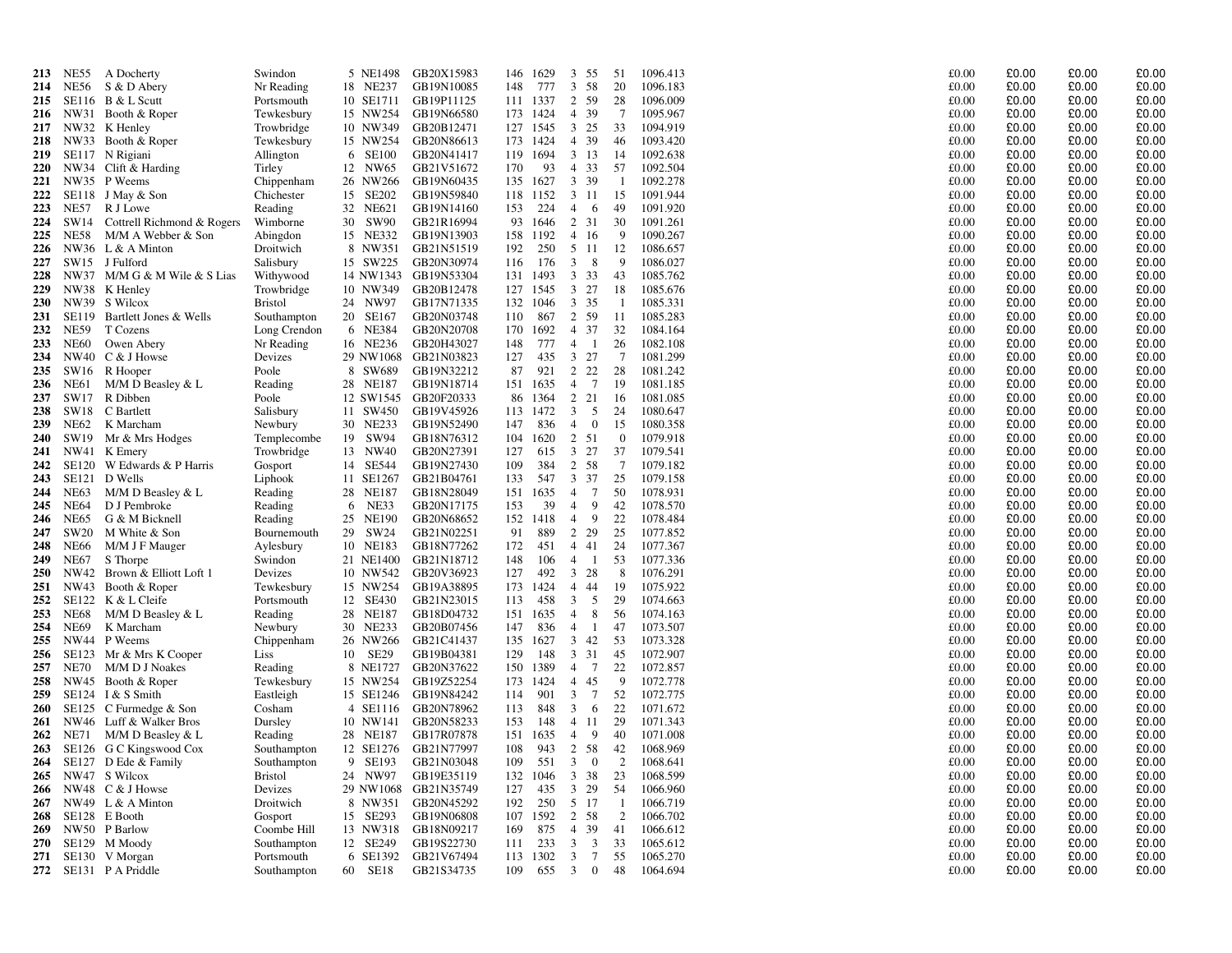| 273               |      | NW51 T Fedyk                                          | Melksham               | 6 NW355             | GB20N78585                       | 131        | 237        | 3 36                                               | 51                   | 1064.316             | £0.00          | £0.00          | £0.00          | £0.00          |
|-------------------|------|-------------------------------------------------------|------------------------|---------------------|----------------------------------|------------|------------|----------------------------------------------------|----------------------|----------------------|----------------|----------------|----------------|----------------|
| 274               |      | SW21 Mr & Mrs M King                                  | Blandford              | 24 SW59             | GB20N26224                       | 93         | 1017       | 2<br>34                                            | 47                   | 1064.049             | £0.00          | £0.00          | £0.00          | £0.00          |
| 275               |      | SE132 T & J Bernard                                   | Fareham                | 15 SE407            | GB21Z10276                       | 112        | 504        | 3<br>5                                             | 44                   | 1064.028             | £0.00          | £0.00          | £0.00          | £0.00          |
|                   |      | 276 NE72 N B Finch                                    | Wantage                | 10 NE203            | GB21N52919                       | 152        | 657        | 4 12                                               | -3                   | 1063.983             | £0.00          | £0.00          | £0.00          | £0.00          |
| 277               |      | SE133 J May & Son                                     | Chichester             | 15 SE202            | GB20P30519                       |            | 118 1152   | 3 16                                               | 17                   | 1063.943             | £0.00          | £0.00          | £0.00          | £0.00          |
| 278               |      | SW22 Mr & Mrs M King                                  | Blandford              | 24 SW59             | GB21N08536                       |            | 93 1017    | 2 34                                               | 51                   | 1063.591             | £0.00          | £0.00          | £0.00          | £0.00          |
| 279               |      | SE134 J J Schoeman                                    | Andover                | 26 SE248            | GB18V30821                       | 126        | 719        | 3 29                                               | 12                   | 1063.475             | £0.00          | £0.00          | £0.00          | £0.00          |
| 280               |      | SE135 J Attrill & Sons                                | Southampton            | 5 SE160             | GB21D35171                       | 110        | 910        | $3\quad 2$                                         | 55                   | 1063.390             | £0.00          | £0.00          | £0.00          | £0.00          |
| 281               |      | NW52 P Weems                                          | Chippenham             | 26 NW266            | GB21N56264                       |            | 135 1627   | 3 45                                               | -6                   | 1062.759             | £0.00          | £0.00          | £0.00          | £0.00          |
| 282               | NE73 | E Malone                                              | Newbury                | 3 NE413             | GB21B55332                       | 142        | 42         | 3 55                                               | 17                   | 1062.379             | £0.00          | £0.00          | £0.00          | £0.00          |
| 283               | NE74 | K Marcham                                             | Newbury                | 30 NE233            | GB19N52451                       | 147        | 836        | $4 \quad 4$                                        | -26                  | 1061.868             | £0.00          | £0.00          | £0.00          | £0.00          |
| 284               |      | NW53 Luff & Walker Bros                               | Dursley                | 10 NW141            | GB18N59217                       | 153        | 148        | 4 13                                               | 52                   | 1061.286             | £0.00          | £0.00          | £0.00          | £0.00          |
| 285               |      | NW54 Clift & Harding                                  | Tirley                 | 12 NW65             | GB21C21165                       | 170        | 93         | 4 4 2                                              | -1                   | 1061.255             | £0.00          | £0.00          | £0.00          | £0.00          |
| 286               | NE75 | M/M D Beasley & L                                     | Reading                | 28 NE187            | GB19N18642                       |            | 151 1635   | 4 12                                               | 2                    | 1060.951             | £0.00          | £0.00          | £0.00          | £0.00          |
| 287               |      | NW55 S Wilcox                                         | <b>Bristol</b>         | 24 NW97             | GB18N70771                       |            | 132 1046   | $3\quad 40$                                        | -6                   | 1060.265             | £0.00          | £0.00          | £0.00          | £0.00          |
| 288               |      | NW56 Brown & Elliott Loft 1                           | Devizes                | 10 NW542            | GB20V36929                       | 127        | 492        | 3 3 1                                              | 21                   | 1059.910             | £0.00          | £0.00          | £0.00          | £0.00          |
| 289               |      | NE76 Mr & Mrs S Wiggins                               | Basingstoke            | 18 NE297            | GB19C07878                       | 136        | 979        | 3 46                                               | - 51                 | 1059.462             | £0.00          | £0.00          | £0.00          | £0.00          |
| <b>290</b>        |      | NW57 J & G Smallcombe                                 | Bath                   | 6 NW60              | GB20F02242                       | 126        | 100        | 3 29                                               | 26                   | 1059.335             | £0.00          | £0.00          | £0.00          | £0.00          |
| 291               |      | SE136 C & J Daniels                                   | Gosport                | 4 SE185             | GB19F11117                       | 109        | 244        | $3 \quad 1$                                        | 26                   | 1058.676             | £0.00          | £0.00          | £0.00          | £0.00          |
| 292               |      | NW58 MR Williams                                      | Hereford               | 10 NW173            | GB20C28257                       |            | 175 1479   | 4 52                                               | 21                   | 1058.577             | £0.00          | £0.00          | £0.00          | £0.00          |
| 293               |      | SW23 D Wilson & Dtrs                                  | Yeovil                 | 5 SW415             | GB21N22549                       | 99         | 1596       | 2 46                                               | - 8                  | 1058.403 a           | £7.50          | £0.00          | £0.00          | £7.50          |
| 294               |      | NW59 A & K Cowley Bros                                | Cirencester            | 30 NW84             | GB20N25722                       | 154        | 669        | 4 16                                               | 43                   | 1058.386             | £0.00          | £0.00          | £0.00          | £0.00          |
| 295               |      | NW60 R H Bevan                                        | Brockworth             |                     | 6 NW1056 GB19L39837              | 163        | 430        | 4 31                                               | 33                   | 1058.031             | £0.00          | £0.00          | £0.00          | £0.00          |
|                   |      | 296 NE77 N B Finch                                    | Wantage                | 10 NE203            | GB19N32706                       | 152        | 657        | 4 13                                               | 32                   | 1057.758             | £0.00          | £0.00          | £0.00          | £0.00          |
| 297               |      | SW24 J P Halstead                                     | Gillingham             | 9 SW62              | GB20B11784                       | 103        | 600        | 2 51                                               | 57                   | 1057.749             | £0.00          | £0.00          | £0.00          | £0.00          |
| 298               |      | NW61 Booth & Roper                                    | Tewkesbury             | 15 NW254            | GB19N66588                       | 173        | 1424       | 4 4 9                                              | -17                  | 1057.450             | £0.00          | £0.00          | £0.00          | £0.00          |
| 299               |      | NW62 Luff & Walker Bros                               | Dursley                | 10 NW141            | GB20N58185                       | 153        | 148        | 4 14                                               | 48                   | 1057.398             | £0.00          | £0.00          | £0.00          | £0.00          |
| <b>300</b>        |      | SE137 G Matthews<br>NW63 P Barlow                     | Fareham                | 6 SE255<br>13 NW318 | GB19S39797                       | 109        | 339<br>875 | $3 \quad 1$<br>4 4 2                               | 46                   | 1057.295             | £0.00<br>£0.00 | £0.00<br>£0.00 | £0.00<br>£0.00 | £0.00<br>£0.00 |
| <b>301</b><br>302 |      | SE138 G Matthews                                      | Coombe Hill<br>Fareham | 6 SE255             | GB20N02301<br>GB19S39747         | 169<br>109 | 339        | $\overline{\mathbf{3}}$<br>$\overline{1}$          | -13<br>50            | 1057.038<br>1056.907 | £0.00          | £0.00          | £0.00          | £0.00          |
| <b>303</b>        |      | NW64 M/M G & M Wile & S Lias                          | Withywood              |                     | 14 NW1343 GB19N53317             |            | 131 1493   | 3 39                                               | 35                   | 1056.755             | £0.00          | £0.00          | £0.00          | £0.00          |
| 304               | NE78 | A Docherty                                            | Swindon                | 5 NE1498            | GB19N20396                       |            | 146 1629   | $\overline{4}$<br>$\overline{4}$                   | 46                   | 1056.471             | £0.00          | £0.00          | £0.00          | £0.00          |
| 305               |      | SE139 T & J Bernard                                   | Fareham                | 15 SE407            | GB21P28651                       | 112        | 504        | $3 \overline{7}$                                   | - 8                  | 1056.068             | £0.00          | £0.00          | £0.00          | £0.00          |
| 306               | NE79 | Mr & Mrs S Wiggins                                    | Basingstoke            | 18 NE297            | GB20N44627                       | 136        | 979        | 3 47                                               | 55                   | 1054.504             | £0.00          | £0.00          | £0.00          | £0.00          |
| 307               |      | $SE140$ D & T Hughes                                  | Paulsgrove             |                     | 10 SE1615 GB21N75403             | 113        | 439        | -9<br>3                                            | 8                    | 1053.854             | £0.00          | £0.00          | £0.00          | £0.00          |
| 308               |      | SE141 E Booth                                         | Gosport                | 15 SE293            | GB21A00045                       |            | 107 1592   | $3 \quad 0$                                        | -16                  | 1053.487             | £0.00          | £0.00          | £0.00          | £0.00          |
| 309               |      | NW65 P Barlow                                         | Coombe Hill            | 13 NW318            | GB20N02340                       | 169        | 875        | 4 4 3                                              | 12                   | 1053.367             | £0.00          | £0.00          | £0.00          | £0.00          |
| <b>310</b>        |      | NW66 S Wilcox                                         | <b>Bristol</b>         | 24 NW97             | GB20N70033                       |            | 132 1046   | 3 41                                               | 33                   | 1053.326             | £0.00          | £0.00          | £0.00          | £0.00          |
| 311               | SW25 | Steve & Chris Williams                                | Weymouth               | 18 SW330            | GB21N45853                       | 78         | 1654       | 2 12                                               | $\overline{0}$       | 1052.530             | £0.00          | £0.00          | £0.00          | £0.00          |
|                   |      | 312 NE80 K Marcham                                    | Newbury                | 30 NE233            | GB20N76139                       | 147        | 836        | $\overline{4}$<br>6                                | 37                   | 1052.467             | £0.00          | £0.00          | £0.00          | £0.00          |
| 313               |      | SE142 D Ede & Family                                  | Southampton            | 9 SE193             | GB20N29424                       | 109        | 551        | 3<br>$\overline{2}$                                | 48                   | 1052.467             | £0.00          | £0.00          | £0.00          | £0.00          |
| 314               |      | SE143 J J Schoeman                                    | Andover                | 26 SE248            | GB20V30114                       | 126        | 719        | 3 3 1                                              | 25                   | 1052.325             | £0.00          | £0.00          | £0.00          | £0.00          |
| 315               |      | SW26 Mr & Mrs M King                                  | Blandford              | 24 SW59             | GB20N26207                       | 93         | 1017       | 2 36                                               | 32                   | 1052.153             | £0.00          | £0.00          | £0.00          | £0.00          |
| 316               |      | NW67 C & J Howse                                      | Devizes                |                     | 29 NW1068 GB21N03847             | 127        | 435        | 3 3 2                                              | -54                  | 1051.926             | £0.00          | £0.00          | £0.00          | £0.00          |
| 317               |      | SE144 M Fuller                                        | Portsmouth             | 10 SE282            | GB21N57147                       |            | 111 1035   | $\overline{3}$<br>- 6                              | 48                   | 1051.378             | £0.00          | £0.00          | £0.00          | £0.00          |
| 318               |      | NW68 R H Bevan                                        | <b>Brockworth</b>      |                     | 6 NW1056 GB18N59272              | 163        | 430        | 4 33                                               | 31                   | 1050.424             | £0.00          | £0.00          | £0.00          | £0.00          |
| 319               |      | SE145 D Ede & Family                                  | Southampton            | 9 SE193             | GB21N03050                       | 109        | 551        | $\overline{\mathbf{3}}$<br>$\overline{\mathbf{3}}$ | 20                   | 1049.405             | £0.00          | £0.00          | £0.00          | £0.00          |
| <b>320</b>        | NE81 | S Hughes                                              | Swindon                | 12 NE348            | GB19X31809                       | 147        | 1080       | $\overline{7}$<br>4                                | 39                   | 1049.061             | £0.00          | £0.00          | £0.00          | £0.00          |
| 321               |      | NW69 L & A Minton                                     | Droitwich              | 8 NW351             | GB19N38441                       | 192        | 250        | 5 22                                               | 30                   | 1048.582             | £0.00          | £0.00          | £0.00          | £0.00          |
| 322               |      | SW27 J Fulford                                        | Salisbury              | 15 SW225            | GB21A13003                       | 116        | 176        | 3 14                                               | 57                   | 1048.146             | £0.00          | £0.00          | £0.00          | £0.00          |
|                   |      | 323 SW28 Mr & Mrs M Gower                             | Fordingbridge          |                     | 15 SW1071 GB19N26353             | 106        | 343        | 2 58                                               | 22                   | 1047.858 a b         | £19.05         | £0.00          | £0.00          | £19.05         |
|                   |      | 324 SE146 G C Kingswood Cox                           | Southampton            |                     | 12 SE1276 GB21N77993             | 108        |            |                                                    |                      | 943 3 2 23 1047.380  | £0.00          | £0.00          | £0.00          | £0.00          |
|                   |      | 325 SE147 L & L Cross Loft 1                          | Gosport                |                     | 10 SE888 GB21N33272              |            |            | 109 1127 3 4 15                                    |                      | 1047.323             | £0.00          | £0.00          | £0.00          | £0.00          |
|                   |      | 326 NW70 K Henley                                     | Trowbridge             |                     | 10 NW349 GB20B12476              |            |            | 127 1545 3 35<br>763 3 29                          | 12                   | 1045.822             | £0.00          | £0.00          | £0.00          | £0.00          |
|                   |      | 327 NW71 A O Brooks<br>328 SE148 W Edwards & P Harris | Paulton<br>Gosport     | 14 SE544            | 6 NW288 GB16N28240<br>GB20N03809 | 124<br>109 |            | 384 3 4                                            | 26<br>$\overline{7}$ | 1045.705<br>1044.014 | £0.00<br>£0.00 | £0.00<br>£0.00 | £0.00<br>£0.00 | £0.00<br>£0.00 |
|                   |      | 329 SW29 Mr & Mrs M King                              | Blandford              | 24 SW59             | GB20N26219                       |            |            | 93 1017 2 37                                       | 52                   | 1043.266             | £0.00          | £0.00          | £0.00          | £0.00          |
|                   |      | 330 NW72 T Fedyk                                      | Melksham               |                     | 6 NW355 GB20N78553               |            |            | 131 237 3 41                                       | 20                   | 1042.758             | £0.00          | £0.00          | £0.00          | £0.00          |
|                   |      | 331 NW73 MR Williams                                  | Hereford               |                     | 10 NW173 GB19X16042              |            |            | 175 1479 4 56                                      | -48                  | 1042.706             | £0.00          | £0.00          | £0.00          | £0.00          |
|                   |      | 332 NW74 T Fedyk                                      | Melksham               |                     | 6 NW355 GB20N17909               |            |            | 131 237 3 41 22                                    |                      | 1042.601             | £0.00          | £0.00          | £0.00          | £0.00          |
|                   |      |                                                       |                        |                     |                                  |            |            |                                                    |                      |                      |                |                |                |                |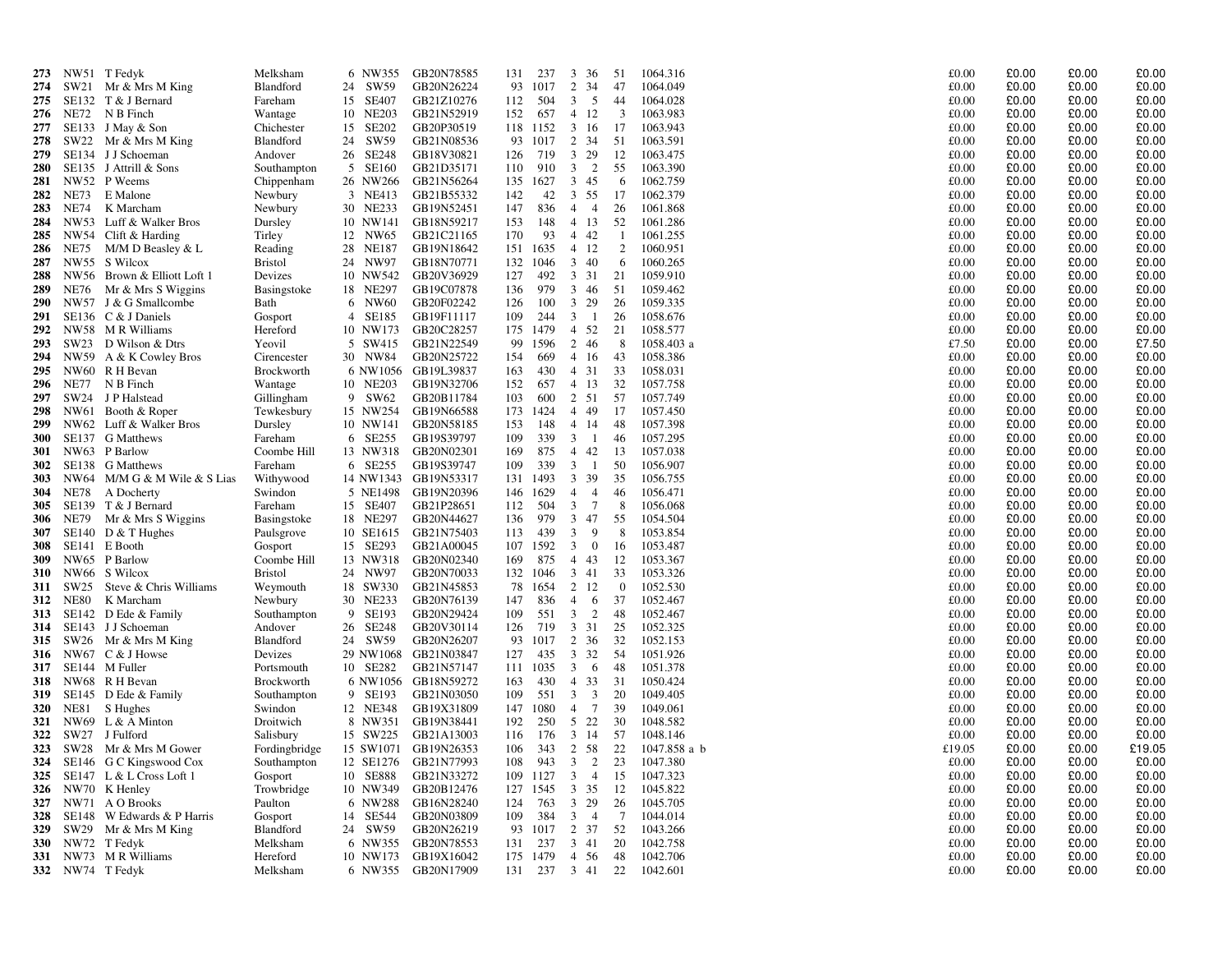| 333        |                     | SE149 G C Kingswood Cox                | Southampton            | 12 SE1276            | GB19S23440               | 108        | 943          | 3<br>3                           | 26              | 1041.385             |             |  | £0.00          | £0.00          | £0.00          | £0.00          |
|------------|---------------------|----------------------------------------|------------------------|----------------------|--------------------------|------------|--------------|----------------------------------|-----------------|----------------------|-------------|--|----------------|----------------|----------------|----------------|
| 334        | NE82                | The Rostrons                           | Thatcham               | 20 NE391             | GB19D06321               | 148        | 1314         | $\overline{4}$<br>-11            | 24              | 1041.337             |             |  | £0.00          | £0.00          | £0.00          | £0.00          |
| 335        | SE150 D Fry         |                                        | Havant                 | 10 SE102             | GB21N12427               | 116        | 495          | 3<br>-16                         | 34              | 1041.148             |             |  | £0.00          | £0.00          | £0.00          | £0.00          |
| 336        |                     | SE151 E Booth                          | Gosport                | 15 SE293             | GB20S31900               | 107        | 1592         | 2<br>3                           | 27              | 1040.880             |             |  | £0.00          | £0.00          | £0.00          | £0.00          |
| 337        |                     | NW75 $L & A$ Minton                    | Droitwich              | 8 NW351              | GB17D07799               | 192        | 250          | 24<br>5                          | 54              | 1040.837             |             |  | £0.00          | £0.00          | £0.00          | £0.00          |
| 338        |                     | SE152 I & S Smith                      | Eastleigh              | 15 SE1246            | GB18N82867               | 114        | 901          | 3 13                             | 38              | 1040.827             |             |  | £0.00          | £0.00          | £0.00          | £0.00          |
| 339        |                     | SE153 M Skidmore                       | Havant                 | 13 SE220             | GB20N73936               |            | 115 1427     | $3 \t15$                         | 52              | 1040.651             |             |  | £0.00          | £0.00          | £0.00          | £0.00          |
| 340        | NE83                | G & M Seagroatt                        | Swindon                | 12 NE390             | GB15F38803               | 152        | 1447         | 18<br>$\overline{4}$             | 33              | 1040.290             |             |  | £0.00          | £0.00          | £0.00          | £0.00          |
| 341        | SE154               | T Willis                               | Niton                  | 11 SE264             | GB17R09611               | 93         | 580          | 37<br>2                          | -58             | 1039.854             |             |  | £0.00          | £0.00          | £0.00          | £0.00          |
| 342        |                     | NW76 J Rodway                          | Worcester              | 15 NW1707            | GB20B09985               | 185        | 644          | 5 13                             | 45              | 1039.827             |             |  | £0.00          | £0.00          | £0.00          | £0.00          |
| 343        |                     | SE155 J May & Son                      | Chichester             | 15 SE202             | GB21N06626               |            | 118 1152     | $\mathbf{3}$<br>20               | 51              | 1039.752             |             |  | £0.00          | £0.00          | £0.00          | £0.00          |
| 344        |                     | SW30 Mr & Mrs Hodges                   | Templecombe            | 19 SW94              | GB18C29198               | 104        | 1620         | 2<br>57                          | 54              | 1038.031             |             |  | £0.00          | £0.00          | £0.00          | £0.00          |
| 345        | SE156               | W Edwards & P Harris                   | Gosport                | 14 SE544             | GB21N01104               | 109        | 384          | 3<br>5                           | 14              | 1037.721             |             |  | £0.00          | £0.00          | £0.00          | £0.00          |
| 346        | <b>NE84</b>         | M/M D Beasley & L                      | Reading                | 28 NE187             | GB20N12805               | 151        | 1635         | 4 17                             | 47              | 1037.286             |             |  | £0.00          | £0.00          | £0.00          | £0.00          |
| 347        | <b>NE85</b>         | $M/M$ D Beasley & L<br>T J Cocks & Son | Reading                | 28 NE187<br>5 NW1108 | GB19N18695               | 151        | 1635         | 4 17<br>$\mathbf{3}$<br>43       | 50              | 1037.085             |             |  | £0.00<br>£0.00 | £0.00<br>£0.00 | £0.00<br>£0.00 | £0.00<br>£0.00 |
| 348<br>349 | NW77                | NW78 Brown & Elliott Loft 1            | Bath<br>Devizes        | 10 NW542             | GB19B14383<br>GB18V26848 | 131<br>127 | 628<br>492   | 3 36                             | -1<br>13        | 1036.631<br>1036.053 |             |  | £0.00          | £0.00          | £0.00          | £0.00          |
| 350        | SE157               | A J Wheatcroft                         | Portsmouth             | 10 SE295             | GB21P12619               | 110        | 263          | $7\phantom{.0}$<br>3             | 8               | 1035.962             |             |  | £0.00          | £0.00          | £0.00          | £0.00          |
| 351        | NW79                | $L & A$ Minton                         | Droitwich              | 8 NW351              | GB21F19908               | 192        | 250          | 5 26                             | 40              | 1035.208             |             |  | £0.00          | £0.00          | £0.00          | £0.00          |
| 352        | <b>NW80</b>         | Booth & Roper                          | Tewkesbury             | 15 NW254             | GB20N66759               | 173        | 1424         | 4 55                             | 35              | 1034.912             |             |  | £0.00          | £0.00          | £0.00          | £0.00          |
| 353        | NE86                | S Hughes                               | Swindon                | 12 NE348             | GB18X11258               | 147        | 1080         | $\overline{4}$<br>-11            | $\overline{7}$  | 1034.579             |             |  | £0.00          | £0.00          | £0.00          | £0.00          |
| 354        | SW31                | Cottrell Richmond & Rogers             | Wimborne               | 30 SW90              | GB21P28429               | 93         | 1646         | 2<br>39                          | 56              | 1033.718             | $\mathbf c$ |  | £42.30         | £0.00          | £0.00          | £42.30         |
| 355        | SE158               | G C Kingswood Cox                      | Southampton            | 12 SE1276            | GB20V87200               | 108        | 943          | $\mathbf{3}$<br>$\overline{4}$   | 49              | 1033.590             |             |  | £0.00          | £0.00          | £0.00          | £0.00          |
| 356        | NW81                | S Wilcox                               | <b>Bristol</b>         | 24 NW97              | GB19N72090               | 132        | 1046         | 345                              | 47              | 1033.577             |             |  | £0.00          | £0.00          | £0.00          | £0.00          |
| 357        |                     | NW82 D & F Barresi & D Bull            | Peasedown St           | 5 NW109              | GB19Z14692               | 125        | 350          | 3 3 3                            | 23              | 1032.640             |             |  | £0.00          | £0.00          | £0.00          | £0.00          |
| 358        |                     | NW83 Luff & Walker Bros                | Dursley                | 10 NW141             | GB20N58239               | 153        | 148          | 4 21                             | -1              | 1032.214             |             |  | £0.00          | £0.00          | £0.00          | £0.00          |
| 359        | SW32                | Mr & Mrs M Gower                       | Fordingbridge          | 15 SW1071            | GB21N20244               | 106        | 343          | $\mathbf{3}$<br>$\overline{1}$   | 5               | 1032.138             | -h          |  | £4.20          | £0.00          | £0.00          | £4.20          |
| 360        | NW84                | K Emery                                | Trowbridge             | 13 NW40              | GB20N27321               | 127        | 615          | 37<br>$\mathbf{3}$               | 15              | 1031.674             |             |  | £0.00          | £0.00          | £0.00          | £0.00          |
| 361        | SW33                | Mr & Mrs Hodges                        | Templecombe            | 19 SW94              | GB20N21301               | 104        | 1620         | 2<br>59                          | 2               | 1031.460             |             |  | £0.00          | £0.00          | £0.00          | £0.00          |
| 362        | SW34                | Dennis & Phillips                      | Poole                  | 8 SW1617             | GB20R22279               | 87         | 324          | 2 28                             | 47              | 1031.325             |             |  | £0.00          | £0.00          | £0.00          | £0.00          |
| 363        | SE159               | Bartlett Jones & Wells                 | Southampton            | 20 SE167             | GB21N63705               | 110        | 867          | $\mathbf{3}$<br>8                | 37              | 1031.006             |             |  | £0.00          | £0.00          | £0.00          | £0.00          |
| 364        | SE160               | Bartlett Jones & Wells                 | Southampton            | 20 SE167             | GB20N13333               | 110        | 867          | $\mathbf{3}$<br>9                | $\overline{4}$  | 1028.552             |             |  | £0.00          | £0.00          | £0.00          | £0.00          |
| 365        |                     | NW85 A & K Cowley Bros                 | Cirencester            | 30 NW84              | GB19F14670               | 154        | 669          | $\overline{4}$<br>24             | 14              | 1028.279             |             |  | £0.00<br>£0.00 | £0.00<br>£0.00 | £0.00<br>£0.00 | £0.00          |
| 366<br>367 | NW86<br><b>NE87</b> | Booth & Roper<br>The Rostrons          | Tewkesbury<br>Thatcham | 15 NW254<br>20 NE391 | GB19A38883<br>GB19D06368 | 173<br>148 | 1424<br>1314 | 4 57<br>4 14                     | 30<br>37        | 1028.245<br>1028.182 |             |  | £0.00          | £0.00          | £0.00          | £0.00<br>£0.00 |
| 368        |                     | SE161 M Fuller                         | Portsmouth             | 10 SE282             | GB20N46110               |            | 111 1035     | 3 11                             | 5               | 1027.810             |             |  | £0.00          | £0.00          | £0.00          | £0.00          |
| 369        | <b>NE88</b>         | The Rostrons                           | Thatcham               | 20 NE391             | GB20B03713               | 148        | 1314         | $\overline{4}$<br>-14            | 43              | 1027.778             |             |  | £0.00          | £0.00          | £0.00          | £0.00          |
| 370        |                     | NW87 A Sinclair                        | Swindon                | 13 NW1098            | GB19N15543               | 148        | 1297         | 14<br>$\overline{4}$             | 42              | 1027.773             |             |  | £0.00          | £0.00          | £0.00          | £0.00          |
| 371        | <b>NW88</b>         | Brimble & Caldwell                     | Cam                    | 10 NW52              | GB18X49717               | 152        | 72           | 20<br>$\overline{4}$             | 33              | 1027.022             |             |  | £0.00          | £0.00          | £0.00          | £0.00          |
| 372        | SE162               | T Barrow & Son                         | Southampton            | 4 SE127              | GB18X26577               | 110        | 15           | 3<br>8                           | 37              | 1026.509             |             |  | £0.00          | £0.00          | £0.00          | £0.00          |
| 373        | NE89                | G & M Seagroatt                        | Swindon                | 12 NE390             | GB21V06814               | 152        | 1447         | 22<br>$\overline{4}$             | 40              | 1023.986             |             |  | £0.00          | £0.00          | £0.00          | £0.00          |
| 374        |                     | NW89 K Henley                          | Trowbridge             | 10 NW349             | GB19B14282               | 127        | 1545         | 3 39                             | 49              | 1023.858             |             |  | £0.00          | £0.00          | £0.00          | £0.00          |
| 375        | NW90                | J Rodway                               | Worcester              | 15 NW1707            | GB20B09971               | 185        | 644          | 5 18                             | -41             | 1023.730             |             |  | £0.00          | £0.00          | £0.00          | £0.00          |
| 376        | SW35                | K & C White                            | Weymouth               | 10 SW629             | GB18V95741               | 77         | 697          | 2 13                             | 6               | 1023.418             |             |  | £0.00          | £0.00          | £0.00          | £0.00          |
| 377        | SE163               | C Furmedge & Son                       | Cosham                 | 4 SE1116             | GB20N78957               | 113        | 848          | 3 15                             | 16              | 1022.828             |             |  | £0.00          | £0.00          | £0.00          | £0.00          |
| 378        | NW91                | S Bennett                              | <b>Bristol</b>         | 6 NW258              | GB19F08678               | 140        | 162          | $\overline{4}$<br>- 1            | $\overline{4}$  | 1022.789             |             |  | £0.00          | £0.00          | £0.00          | £0.00          |
| 379        | SE164               | D Fry                                  | Havant                 | 10 SE102             | GB21N12409               | 116        | 495          | $\mathbf{3}$<br>20               | 8               | 1022.593             |             |  | £0.00          | £0.00          | £0.00          | £0.00          |
| 380        | SE165               | V Morgan                               | Portsmouth             | 6 SE1392             | GB20V70944               | 113        | 1302         | 3 16                             | $\mathbf{0}$    | 1021.337             |             |  | £0.00          | £0.00          | £0.00          | £0.00          |
| 381        | NW92                | Brimble & Caldwell                     | Cam                    | 10 NW52              | GB18V88863               | 152        | 72           | 22<br>$\overline{4}$<br>22       | 15              | 1020.365             |             |  | £0.00          | £0.00          | £0.00          | £0.00          |
| 382<br>383 | NW93                | Brimble & Caldwell                     | Cam                    | 10 NW52              | GB19S28853               | 152        | 72<br>148    | $\overline{4}$<br>$\overline{4}$ | 18              | 1020.170             |             |  | £0.00<br>£0.00 | £0.00<br>£0.00 | £0.00<br>£0.00 | £0.00<br>£0.00 |
| 384        | NW95                | NW94 Luff & Walker Bros                | Dursley<br>Droitwich   | 10 NW141<br>8 NW351  | GB20N58173<br>GB21N51518 | 153<br>192 | 250          | 24<br>5 31                       | 10<br>38        | 1019.906<br>1019.704 |             |  | £0.00          | £0.00          | £0.00          | £0.00          |
| 385        |                     | L & A Minton<br>NW96 A & K Cowley Bros | Cirencester            | 30 NW84              | GB20N25798               | 154        | 669          | 26<br>$\overline{4}$             | 29              | 1019.597             |             |  | £0.00          | £0.00          | £0.00          | £0.00          |
| 386        | NW97                | P Duckett                              | Highbridge             | 6 NW134              | GB16N29906               | 119        | 106          | 25<br>$\mathbf{3}$               | 39              | 1018.962             |             |  | £0.00          | £0.00          | £0.00          | £0.00          |
| 387        |                     | NW98 D & F Barresi & D Bull            | Peasedown St           | 5 NW109              | GB20N65229               | 125        | 350          | 3 36                             | 26              | 1018.088             |             |  | £0.00          | £0.00          | £0.00          | £0.00          |
| 388        | SE166               | G Rann & Daughters                     | Ventnor                | 15 SE272             | GB19N18828               | 97         | 1189         | 2<br>48                          | 52              | 1018.003             |             |  | £0.00          | £0.00          | £0.00          | £0.00          |
| 389        | NW99                | Brimble & Caldwell                     | Cam                    | 10 NW52              | GB18D36135               | 152        | 72           | 22<br>$\overline{4}$             | 54              | 1017.842             |             |  | £0.00          | £0.00          | £0.00          | £0.00          |
| 390        | SE167               | J Attrill & Sons                       | Southampton            | 5 SE160              | GB21D35026               | 110        | 910          | $\mathbf{3}$<br>-11              | $7\phantom{.0}$ | 1017.764             |             |  | £0.00          | £0.00          | £0.00          | £0.00          |
| 391        |                     | SE168 W Edwards & P Harris             | Gosport                | 14 SE544             | GB21A00121               | 109        | 384          | 8<br>3                           | 54              | 1017.578             |             |  | £0.00          | £0.00          | £0.00          | £0.00          |
| 392        |                     | NW10 T J Cocks & Son                   | Bath                   | 5 NW1108             | GB16N77773               | 131        | 628          | 3 47                             | 13              | 1017.469             |             |  | £0.00          | £0.00          | £0.00          | £0.00          |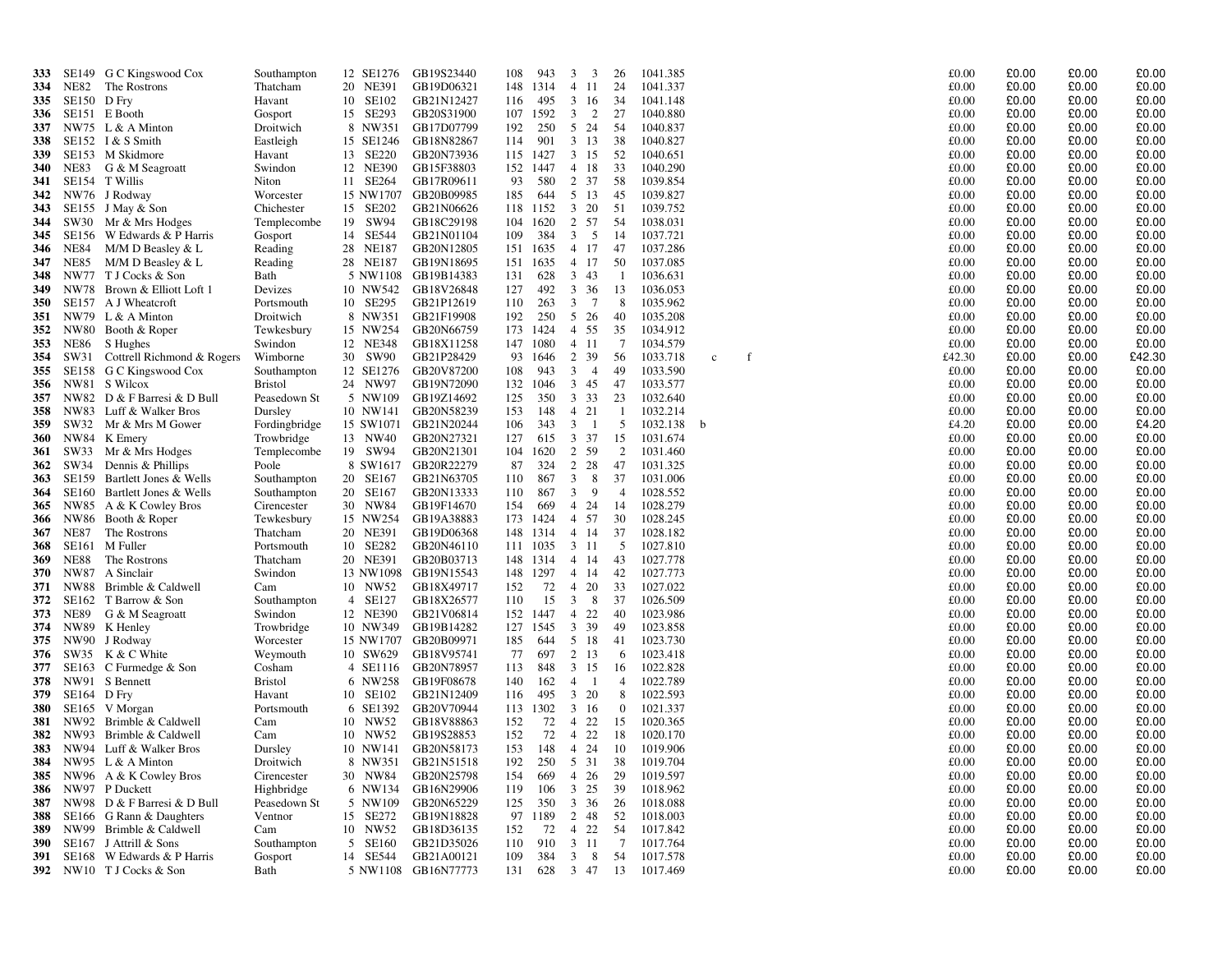| 393 |              | NW10 Brown & Elliott Loft 1 | Devizes        |           | 10 NW542 GB17N33342  | 127 | 492           |                         | 3 40      | -10            | 1017.466 | £0.00 | £0.00 | £0.00 | £0.00 |
|-----|--------------|-----------------------------|----------------|-----------|----------------------|-----|---------------|-------------------------|-----------|----------------|----------|-------|-------|-------|-------|
| 394 | NE90         | The Rostrons                | Thatcham       | 20 NE391  | GB18B03549           |     | 148 1314      |                         | 4 17      | 18             | 1017.459 | £0.00 | £0.00 | £0.00 | £0.00 |
| 395 | NE91         | M/M D J Noakes              | Reading        | 8 NE1727  | GB20N37616           |     | 150 1389      |                         | 4 20      | -54            | 1017.206 | £0.00 | £0.00 | £0.00 | £0.00 |
| 396 |              | SE169 Guy Reed              | Shanklin       | 15 SE1329 | GB21N30044           |     | 98 1092       | 2 50                    |           | -41            | 1016.924 | £0.00 | £0.00 | £0.00 | £0.00 |
| 397 |              | NW10 L Jackson              | Cinderford     | 4 NW168   | GB20R38301           | 159 | 1606          |                         | 4 36      | 46             | 1016.907 | £0.00 | £0.00 | £0.00 | £0.00 |
| 398 |              | SE170 Peter Fyfield         | Borden         | 11 SE777  | GB18N04344           | 135 | 1018          |                         | 3 54      | 48             | 1016.245 | £0.00 | £0.00 | £0.00 | £0.00 |
| 399 | NE92         | M/M D J Newman & Son        | Aylesbury      | 10 NE699  | GB20N20778           | 170 | 310           |                         | 4 55      | 29             | 1013.627 | £0.00 | £0.00 | £0.00 | £0.00 |
| 400 |              | NW10 A & K Cowley Bros      | Cirencester    | 30 NW84   | GB19N06127           | 154 | 669           |                         | 4 28      | -6             | 1013.449 | £0.00 | £0.00 | £0.00 | £0.00 |
| 401 |              | SE171 J & M Drain           | Fareham        | 63 SE377  | GB20N25979           | 112 | 529           |                         | $3 \t15$  | -10            | 1012.719 | £0.00 | £0.00 | £0.00 | £0.00 |
| 402 |              | SE172 Mr & Mrs Bunney       | Paulsgrove     | 15 SE874  | GB21N39737           | 112 | 755           |                         | 3 15      | 26             | 1012.501 | £0.00 | £0.00 | £0.00 | £0.00 |
| 403 |              | SE173 Mr & Mrs D Tolfrey    | Portsmouth     | 5 SE210   | GB21C17867           | 113 | 508           | 3 16                    |           | 58             | 1012.293 | £0.00 | £0.00 | £0.00 | £0.00 |
| 404 |              | NW10 Brimble & Caldwell     | Cam            | 10 NW52   | GB18N58264           | 152 | 72            |                         | 4 24      | 23             | 1012.131 | £0.00 | £0.00 | £0.00 | £0.00 |
| 405 |              | NW10 C & J Howse            | Devizes        |           | 29 NW1068 GB21N03824 | 127 | 435           | 3 41                    |           | -18            | 1011.997 | £0.00 | £0.00 | £0.00 | £0.00 |
| 406 | NE93         | D J Pembroke                | Reading        | 6 NE33    | GB20N17182           | 153 | 39            |                         | 4 26      | 29             | 1010.641 | £0.00 | £0.00 | £0.00 | £0.00 |
| 407 | NE94         | G & M Bicknell              | Reading        | 25 NE190  | GB21N52222           |     | 152 1418      | 4 26                    |           | 40             | 1008.518 | £0.00 | £0.00 | £0.00 | £0.00 |
| 408 |              | SE174 G C Kingswood Cox     | Southampton    | 12 SE1276 | GB21N77971           | 108 | 943           | $\overline{\mathbf{3}}$ | 9         | 31             | 1007.957 | £0.00 | £0.00 | £0.00 | £0.00 |
| 409 | NE95         | K Shipperley                | Headington     | 12 NE335  | GB20C05610           | 168 | 1702          | 4 55                    |           | 27             | 1006.534 | £0.00 | £0.00 | £0.00 | £0.00 |
| 410 |              | NW10 FJ Quinn               | Devizes        |           | 10 NW155 GB21N43522  | 129 | 754           |                         | 3 46      | 21             | 1006.377 | £0.00 | £0.00 | £0.00 | £0.00 |
| 411 |              | NW10 S Bennett              | <b>Bristol</b> | 6 NW258   | GB18N15023           | 140 | 162           | $\overline{4}$          | 5         | 15             | 1005.343 | £0.00 | £0.00 | £0.00 | £0.00 |
| 412 |              | NW10 S Bennett              | <b>Bristol</b> | 6 NW258   | GB18N59288           | 140 | 162           | $\overline{4}$          | 5         | -16            | 1005.275 | £0.00 | £0.00 | £0.00 | £0.00 |
| 413 | SW36         | Steve & Chris Williams      | Weymouth       | 18 SW330  | GB20N80849           | 78  | 1654          |                         | 2 18      | 20             | 1004.342 | £0.00 | £0.00 | £0.00 | £0.00 |
| 414 |              | NW10 Booth & Roper          | Tewkesbury     | 15 NW254  | GB20N66753           |     | 173 1424      |                         | 5 4       | 43             | 1003.893 | £0.00 | £0.00 | £0.00 | £0.00 |
| 415 |              | SE175 D Wells               | Liphook        | 11 SE1267 | GB21B04777           | 133 | 547           |                         | $3 \t 53$ | 45             | 1003.752 | £0.00 | £0.00 | £0.00 | £0.00 |
| 416 |              | NW11 S Wilcox               | <b>Bristol</b> | 24 NW97   | GB18N70776           |     | 132 1046      | 3 52                    |           | 52             | 1002.138 | £0.00 | £0.00 | £0.00 | £0.00 |
| 417 | NE96         | G & M Bicknell              | Reading        | 25 NE190  | GB21N52219           |     | 152 1418      |                         | 4 28      | 30             | 1001.631 | £0.00 | £0.00 | £0.00 | £0.00 |
| 418 | NE97         | G & M Bicknell              | Reading        | 25 NE190  | GB21N52223           |     | 152 1418      | 4                       | 28        | 33             | 1001.445 | £0.00 | £0.00 | £0.00 | £0.00 |
| 419 |              | NW11 S Bennett              | <b>Bristol</b> | 6 NW258   | GB18N15067           | 140 | 162           | $\overline{4}$          | 6         | -16            | 1001.193 | £0.00 | £0.00 | £0.00 | £0.00 |
| 420 | NE98         | K Shipperley                | Headington     | 12 NE335  | GB20C05608           |     | 168 1702      |                         | 4 57      | -11            | 1000.664 | £0.00 | £0.00 | £0.00 | £0.00 |
| 421 |              | NW11 Brimble & Caldwell     | Cam            | 10 NW52   | GB13D41282           | 152 | 72            |                         | 4 28      | -16            | 997.480  | £0.00 | £0.00 | £0.00 | £0.00 |
| 422 |              | SE176 G C Kingswood Cox     | Southampton    | 12 SE1276 | GB20N82612           | 108 | 943           |                         | 3 11      | 33             | 997.257  | £0.00 | £0.00 | £0.00 | £0.00 |
| 423 |              | NW11 $C & J$ Howse          | Devizes        |           | 29 NW1068 GB21N03837 | 127 | 435           |                         | 3 44      | 42             | 996.684  | £0.00 | £0.00 | £0.00 | £0.00 |
| 424 | SE177 Z Toth |                             | Eastleigh      | 5 SE245   | GB21R24810           | 113 | 919           |                         | 3 20      | 32             | 996.338  | £0.00 | £0.00 | £0.00 | £0.00 |
| 425 |              | SE178 G C Kingswood Cox     | Southampton    | 12 SE1276 | GB21S34556           | 108 | 943           |                         | 3 11      | 48             | 995.957  | £0.00 | £0.00 | £0.00 | £0.00 |
| 426 |              | NW11 S Wilcox               | <b>Bristol</b> | 24 NW97   | NL19-1698193         | 132 | 1046          |                         | 3 54      | 31             | 995.087  | £0.00 | £0.00 | £0.00 | £0.00 |
| 427 |              | NW11 S Wilcox               | <b>Bristol</b> | 24 NW97   | GB18N70710           |     | 132 1046      |                         | 3 54      | 32             | 995.016  | £0.00 | £0.00 | £0.00 | £0.00 |
| 428 | SE179 D Fry  |                             | Havant         | 10 SE102  | GB20N38536           | 116 | 495           | 3 25                    |           | 44             | 994.759  | £0.00 | £0.00 | £0.00 | £0.00 |
| 429 | SE180        | D Fry                       | Havant         | 10 SE102  | GB21N31109           | 116 | 495           |                         | 3 25      | 46             | 994.597  | £0.00 | £0.00 | £0.00 | £0.00 |
| 430 |              | SW37 M & M Wiffen           | Dorchester     | 10 SW635  | GB19N42121           | 83  | 868           |                         | 2 2 7     | 46             | 994.460  | £0.00 | £0.00 | £0.00 | £0.00 |
| 431 |              | SE181 A J Wheatcroft        | Portsmouth     | 10 SE295  | GB18P18379           | 110 | 263           |                         | 3 15      | 2              | 993.999  | £0.00 | £0.00 | £0.00 | £0.00 |
| 432 |              | NW11 S Bennett              | <b>Bristol</b> | 6 NW258   | GB18N15064           | 140 | 162           | $\overline{4}$          | - 8       | 23             | 992.661  | £0.00 | £0.00 | £0.00 | £0.00 |
| 433 |              | SE182 R Broome & Grandson   | Havant         | 14 SE1387 | GB21N13075           | 116 | 277           |                         | $3\;\;25$ | 59             | 992.493  | £0.00 | £0.00 | £0.00 | £0.00 |
| 434 |              | NW11 W Morris               | Highbridge     | 10 NW582  | GB17N81123           | 122 | 441           |                         | $3 \t36$  | 58             | 991.678  | £0.00 | £0.00 | £0.00 | £0.00 |
| 435 |              | SE183 D $<$ T Hughes        | Paulsgrove     | 10 SE1615 | GB20N75697           | 113 | 439           | 3 21                    |           | $\overline{0}$ | 991.637  | £0.00 | £0.00 | £0.00 | £0.00 |
| 436 |              | NW11 G G & C J Cooper       | Peasedown St.  | 12 NW869  | GB20C07021           | 125 | 705           |                         | 3 42      | 53             | 990.227  | £0.00 | £0.00 | £0.00 | £0.00 |
| 437 |              | SE184 D Ede & Family        | Southampton    | 9 SE193   | GB19N43706           | 109 | 551           | 3 14                    |           | -19            | 990.090  | £0.00 | £0.00 | £0.00 | £0.00 |
| 438 |              | NW11 J Rodway               | Worcester      |           | 15 NW1707 GB20B09979 | 185 | 644           |                         | 5 29      | 41             | 989.573  | £0.00 | £0.00 | £0.00 | £0.00 |
| 439 |              | NW12 P Duckett              | Highbridge     |           | 6 NW134 GB13V14406   | 119 | 106           | 3 3 2                   |           | $\overline{4}$ | 988.130  | £0.00 | £0.00 | £0.00 | £0.00 |
| 440 |              | SW38 J Clapcott             | Poole          | 6 SW122   | GB20F20282           | 87  | 399           |                         | 2 35      | 29             | 987.366  | £0.00 | £0.00 | £0.00 | £0.00 |
| 441 |              | SE185 B & L Scutt           | Portsmouth     |           | 10 SE1711 GB18N01838 |     | 111 1337      |                         | 3 19      | -16            | 987.104  | £0.00 | £0.00 | £0.00 | £0.00 |
| 442 |              | NW12 J Rodway               | Worcester      |           | 15 NW1707 GB18N77616 | 185 | 644           |                         | 5 30      | 38             | 986.729  | £0.00 | £0.00 | £0.00 | £0.00 |
|     |              | 443 NW12 J Rodway           | Worcester      |           | 15 NW1707 GB20B09983 | 185 | 644           | 5 30                    |           | -41            | 986.580  | £0.00 | £0.00 | £0.00 | £0.00 |
|     |              | 444 NE99 A Docherty         | Swindon        |           | 5 NE1498 GB20S21147  |     | 146 1629 4 22 |                         |           | 9              | 986.416  | £0.00 | £0.00 | £0.00 | £0.00 |
| 445 |              | NE100 A Docherty            | Swindon        |           | 5 NE1498 GB19N20399  |     | 146 1629 4 22 |                         |           | 22             | 985.602  | £0.00 | £0.00 | £0.00 | £0.00 |
| 446 |              | NE101 G & M Bicknell        | Reading        | 25 NE190  | GB20N68646           |     | 152 1418      | 4 32                    |           | 53             | 985.542  | £0.00 | £0.00 | £0.00 | £0.00 |
| 447 |              | SE186 R Broome & Grandson   | Havant         | 14 SE1387 | GB21N13093           | 116 | 277           | 3 27                    |           | 29             | 985.318  | £0.00 | £0.00 | £0.00 | £0.00 |
| 448 |              | NW12 A & K Cowley Bros      | Cirencester    | 30 NW84   | GB21B01764           | 154 | 669           | 4 35                    |           | -49            | 985.096  | £0.00 | £0.00 | £0.00 | £0.00 |
| 449 |              | NW12 J Rodway               | Worcester      |           | 15 NW1707 GB20N64700 | 185 | 644           |                         | 5 31      | - 11           | 985.091  | £0.00 | £0.00 | £0.00 | £0.00 |
| 450 |              | NE102 M/M J F Mauger        | Aylesbury      | 10 NE183  | GB20N75734           | 172 | 451           |                         | 5 7       | 49             | 984.908  | £0.00 | £0.00 | £0.00 | £0.00 |
| 451 |              | SE187 A J Wheatcroft        | Portsmouth     | 10 SE295  | GB20P12881           | 110 | 263           |                         | 3 16      | 58             | 984.243  | £0.00 | £0.00 | £0.00 | £0.00 |
|     |              | 452 SW39 JP Halstead        | Gillingham     | 9 SW62    | GB19N68877           | 103 | 600 3 5       |                         |           | $\overline{4}$ | 982.781  | £0.00 | £0.00 | £0.00 | £0.00 |
|     |              |                             |                |           |                      |     |               |                         |           |                |          |       |       |       |       |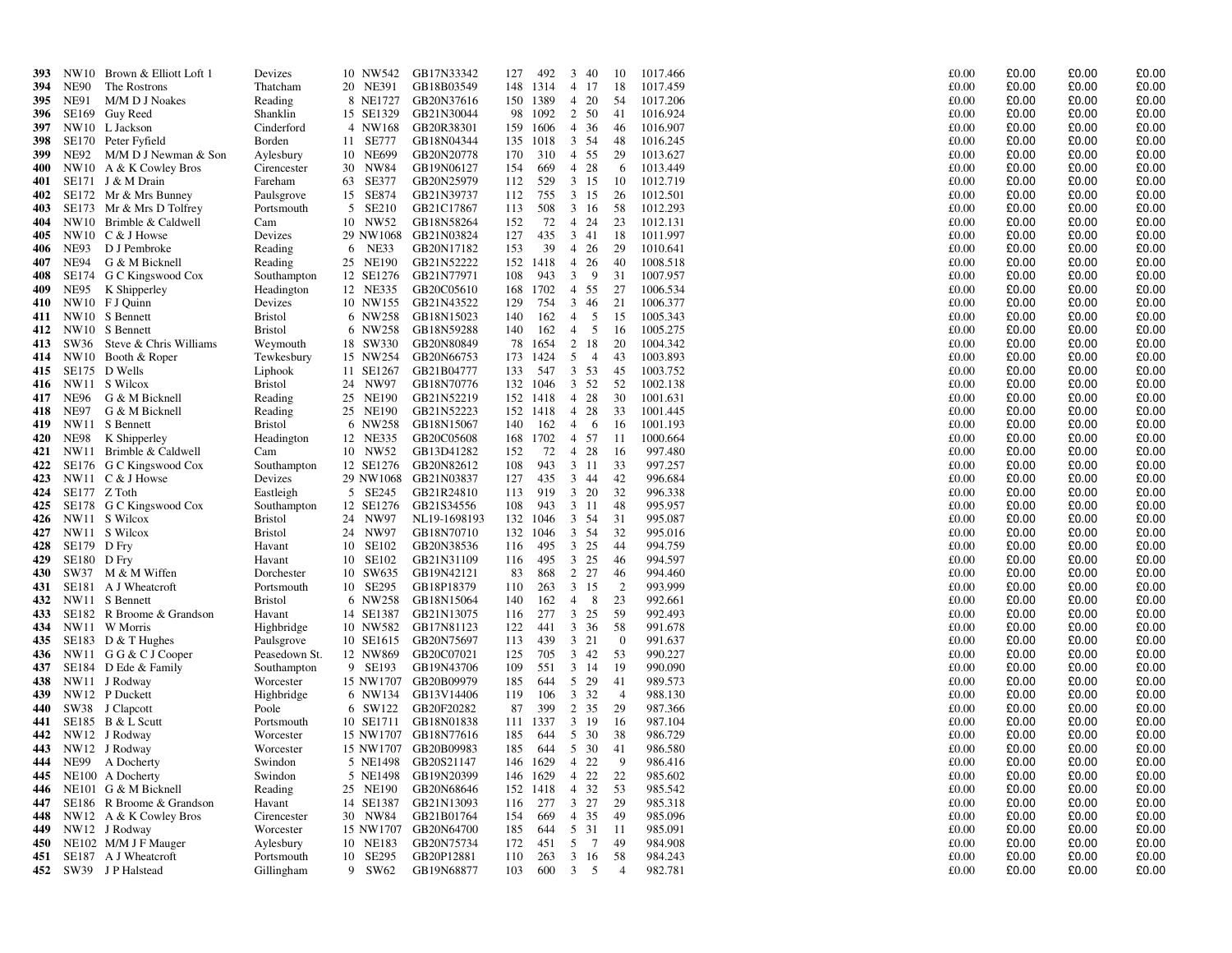| 453        |      | SE188 B Morton                                       | Fareham                  | 4 SE311   | GB16V31589                                 | 109        | 1720                           | 3 17           |                         | 5            | 982.131            |   | £0.00          | £0.00          | £0.00          | £0.00          |
|------------|------|------------------------------------------------------|--------------------------|-----------|--------------------------------------------|------------|--------------------------------|----------------|-------------------------|--------------|--------------------|---|----------------|----------------|----------------|----------------|
| 454        |      | SE189 J May & Son                                    | Chichester               | 15 SE202  | GB18N28709                                 |            | 118 1152                       | 3 3 2          |                         | 39           | 982.055            |   | £0.00          | £0.00          | £0.00          | £0.00          |
| 455        |      | SE190 W Edwards & P Harris                           | Gosport                  | 14 SE544  | GB20P30514                                 | 109        | 384                            | 3 15           |                         | -48          | 981.720            |   | £0.00          | £0.00          | £0.00          | £0.00          |
| 456        |      | SE191 J May & Son                                    | Chichester               | 15 SE202  | GB20N11428                                 |            | 118 1152                       | 3 32           |                         | -44          | 981.670            |   | £0.00          | £0.00          | £0.00          | £0.00          |
| 457        |      | NE103 M/M D Beasley $& L$                            | Reading                  | 28 NE187  | GB18N28028                                 |            | 151 1635                       | 4 32           |                         | -51          | 980.007            |   | £0.00          | £0.00          | £0.00          | £0.00          |
| 458        |      | NE104 S Hughes                                       | Swindon                  | 12 NE348  | GB18N14078                                 |            | 147 1080                       | 4 25           |                         | -17          | 979.330            |   | £0.00          | £0.00          | £0.00          | £0.00          |
| 459        |      | SE192 J May & Son                                    | Chichester               | 15 SE202  | GB20N11442                                 |            | 118 1152                       | 3 3 3          |                         | 48           | 976.772            |   | £0.00          | £0.00          | £0.00          | £0.00          |
| 460        |      | NE105 G & M Seagroatt                                | Swindon                  | 12 NE390  | GB21V06851                                 |            | 152 1447                       | 4 35           |                         | 23           | 976.700            |   | £0.00          | £0.00          | £0.00          | £0.00          |
| 461        |      | NW12 A & K Cowley Bros                               | Cirencester              | 30 NW84   | GB20N25725                                 | 154        | 669                            | 4 38           |                         | -16          | 976.423            |   | £0.00          | £0.00          | £0.00          | £0.00          |
| 462        |      | SE193 Mr & Mrs Hancock                               | Winchester               | 10 SE227  | GB21N30610                                 |            | 123 1661                       | 3 43           |                         | 30           | 976.031            |   | £0.00          | £0.00          | £0.00          | £0.00          |
| 463        |      | SW40 Mr & Mrs N Smith                                | Salisbury                |           | 6 SW1011 GB20N10703                        | 114        | 188                            | 3 25           |                         | -47          | 975.920            |   | £0.00          | £0.00          | £0.00          | £0.00          |
| 464        |      | SW41 R G Cobb & Son                                  | Swanage                  | 5 SW503   | GB18R08234                                 | 79         | 1379                           | 2 2 3          |                         | -59          | 975.245            |   | £0.00          | £0.00          | £0.00          | £0.00          |
| 465        |      | NE106 M/M D Beasley $&$ L                            | Reading                  | 28 NE187  | GB17R07857                                 |            | 151 1635                       | 4 34           |                         | -12          | 975.182            |   | £0.00          | £0.00          | £0.00          | £0.00          |
| 466        |      | NE107 K Shipperley                                   | Headington               | 12 NE335  | <b>NWHU18S0722</b>                         |            | 168 1702                       | 5              | $\overline{4}$          | 57           | 975.178            |   | £0.00          | £0.00          | £0.00          | £0.00          |
| 467        |      | NE108 G & M Bicknell                                 | Reading                  | 25 NE190  | GB21N52206                                 |            | 152 1418                       | 4 35           |                         | -48          | 975.120            |   | £0.00          | £0.00          | £0.00          | £0.00          |
| 468        |      | SE194 R Broome & Grandson                            | Havant                   | 14 SE1387 | GB20A00201                                 | 116        | 277                            |                | 3 30                    | -10          | 972.738            |   | £0.00          | £0.00          | £0.00          | £0.00          |
| 469        |      | NW12 B Holley                                        | Frome                    |           | 7 NW945 GB19E11714                         |            | 117 1691                       | 3 3 3          |                         | 27           | 972.645            |   | £0.00          | £0.00          | £0.00          | £0.00          |
| 470        |      | NW12 $C & J$ Howse                                   | Devizes                  |           | 29 NW1068 GB21B02482                       | 127        | 435                            | 3 50           |                         | 21           | 972.238            |   | £0.00          | £0.00          | £0.00          | £0.00          |
| 471        |      | NW12 R H Bevan                                       | Brockworth               |           | 6 NW1056 GB18N16634                        | 163        | 430                            | 4 55           |                         | -44          | 971.513            |   | £0.00          | £0.00          | £0.00          | £0.00          |
| 472        |      | NW12 FJ Quinn                                        | Devizes                  |           | 10 NW155 GB20N52772                        | 129        | 754                            | 3 54           |                         | 29           | 971.469            |   | £0.00          | £0.00          | £0.00          | £0.00          |
| 473        |      | NW13 S Wilcox                                        | <b>Bristol</b>           | 24 NW97   | GB17N71235                                 | 132        | 1046                           | $\overline{4}$ | $\overline{0}$          | -14          | 971.408            |   | £0.00          | £0.00          | £0.00          | £0.00          |
| 474        |      | NE109 S Stokes                                       | Wantage                  | 6 NE268   | GB21D09730                                 | 152        | 566                            | 4 36           |                         | -18          | 970.283            |   | £0.00          | £0.00          | £0.00          | £0.00          |
| 475        |      | NE110 M/M D Beasley & L                              | Reading                  | 28 NE187  | GB20N12711                                 |            | 151 1635                       | 4 35           |                         | 50           | 969.408            |   | £0.00          | £0.00          | £0.00          | £0.00          |
| 476        |      | SW42 P Murrell                                       | Poole                    | 3 SW45    | GB20R21903                                 | 89         | 483                            | 2 42           |                         | -12          | 968.699            |   | £0.00          | £0.00          | £0.00          | £0.00          |
| 477        |      | NE111 Mr & Mrs C Merrills                            | Swindon                  |           | 11 NE1156 GB21V06727                       | 148        | 521                            |                | 4 29                    | 34           | 968.207            |   | £0.00          | £0.00          | £0.00          | £0.00          |
| 478        |      | NW13 M Hathway                                       | <b>Bristol</b>           | 4 NW224   | GB17N18933                                 | 131        | 690                            | 3 59           |                         | -18          | 966.335            |   | £0.00          | £0.00          | £0.00          | £0.00          |
| 479        | SW43 | M/M Fairfax & Liam                                   | Langport                 | 8 SW510   | GB19E37221                                 | 110        | 296                            |                | 3 20                    | -41          | 966.179            |   | £0.00          | £0.00          | £0.00          | £0.00          |
| 480        |      | NW13 Brown & Elliott Loft 1<br>SW44 Mr & Mrs N Smith | Devizes                  |           | 10 NW542 GB21V66314<br>6 SW1011 GB18N42103 | 127        | 492<br>188                     | 3 51           | $3 \t28$                | - 53<br>-12  | 966.055<br>964.592 |   | £0.00<br>£0.00 | £0.00<br>£0.00 | £0.00<br>£0.00 | £0.00<br>£0.00 |
| 481<br>482 |      | NW13 L Jackson                                       | Salisbury<br>Cinderford  | 4 NW168   | GB18N29754                                 | 114<br>159 | 1606                           | 4 51           |                         | 48           | 964.517            |   | £0.00          | £0.00          | £0.00          | £0.00          |
| 483        |      | NW13 C & J Howse                                     | Devizes                  |           | 29 NW1068 GB21N03870                       | 127        | 435                            | 3 52           |                         | 21           | 963.869            |   | £0.00          | £0.00          | £0.00          | £0.00          |
| 484        |      | SW45 M/M M & L Rumbold                               | Salisbury                | 4 SW113   | GB21N66464                                 | 112        | 63                             | $\mathbf{3}$   | 24                      | 35           | 963.827            | d | £8.10          | £0.00          | £0.00          | £8.10          |
| 485        |      | SW46 Cottrell Richmond & Rogers                      | Wimborne                 | 30 SW90   | GB19R13914                                 | 93         | 1646                           | 2 51           |                         | -34          | 963.625            |   | £0.00          | £0.00          | £0.00          | £0.00          |
| 486        |      | SW47 M/M Fairfax & Liam                              | Langport                 | 8 SW510   | GB21L43481                                 | 110        | 296                            |                | $3 \t21$                | 19           | 963.139            |   | £0.00          | £0.00          | £0.00          | £0.00          |
| 487        |      | SE195 $D & T$ Hughes                                 | Paulsgrove               | 10 SE1615 | GB21N75439                                 | 113        | 439                            | 3 27           |                         | 12           | 961.964            |   | £0.00          | £0.00          | £0.00          | £0.00          |
| 488        |      | NE112 M/M D Beasley $& L$                            | Reading                  | 28 NE187  | GB18D04717                                 |            | 151 1635                       | 4 38           |                         | -6           | 961.507            |   | £0.00          | £0.00          | £0.00          | £0.00          |
| 489        |      | NE113 D J Pembroke                                   | Reading                  | 6 NE33    | GB17N17903                                 | 153        | 39                             | $\overline{4}$ | 40                      | 14           | 961.053            |   | £0.00          | £0.00          | £0.00          | £0.00          |
| 490        |      | SE196 D Wells                                        | Liphook                  | 11 SE1267 | GB21N04763                                 | 133        | 547                            | $\overline{4}$ | $\overline{4}$          | 20           | 960.274            |   | £0.00          | £0.00          | £0.00          | £0.00          |
| 491        |      | SW48 N Pearse                                        | Poole                    | 5 SW75    | GB21V17624                                 | 89         | 618                            | 2              | 43                      | 52           | 959.670            |   | £0.00          | £0.00          | £0.00          | £0.00          |
| 492        |      | NE114 M/M D Beasley $& L$                            | Reading                  | 28 NE187  | GB20N12775                                 |            | 151 1635                       | 4              | 38                      | 38           | 959.666            |   | £0.00          | £0.00          | £0.00          | £0.00          |
| 493        |      | SE197 P A Priddle                                    | Southampton              | 60 SE18   | GB20N18936                                 | 109        | 655                            | $\mathbf{3}$   | 20                      | -46          | 958.806            |   | £0.00          | £0.00          | £0.00          | £0.00          |
| 494        |      | SE198 Guy Reed                                       | Shanklin                 |           | 15 SE1329 GB21N30009                       | 98         | 1092                           | 3              | $\mathbf{1}$            | 13           | 957.815            |   | £0.00          | £0.00          | £0.00          | £0.00          |
| 495        |      | NW13 W Townley and Son                               | Cheltenham               | 8 NW613   | GB21C00170                                 |            | 166 1333                       | 5              | 6                       | 27           | 957.715            |   | £0.00          | £0.00          | £0.00          | £0.00          |
| 496        |      | SW49 G Owers                                         | Wareham                  |           | 3 SW1446 GB19N78195                        | 87         | 57                             | 2 40           |                         | - 1          | 957.257            |   | £0.00          | £0.00          | £0.00          | £0.00          |
| 497        |      | NE115 M/M A J Cooke                                  | Grove                    | 4 NE126   | GB14N35596                                 |            | 153 1212                       | 4 4 2          |                         | -46          | 956.591            |   | £0.00          | £0.00          | £0.00          | £0.00          |
| 498        |      | SW50 J P Halstead                                    | Gillingham               | 9 SW62    | GB21N46257                                 | 103        | 600                            | 3 10           |                         | 13           | 956.173            |   | £0.00          | £0.00          | £0.00          | £0.00          |
| 499        |      | SE199 J Attrill & Sons                               | Southampton              | 5 SE160   | GB21D35178                                 | 110        | 910                            | 3 23           |                         | -42          | 954.892            |   | £0.00          | £0.00          | £0.00          | £0.00          |
| 500        |      | SW51 N & D Spracklen                                 | Dorchester               | 16 SW1457 | GB16N67379                                 | 83         | 1210                           | 2              | 34                      | 22           | 954.147            |   | £0.00          | £0.00          | £0.00          | £0.00          |
| <b>501</b> |      | NW13 B Simmons                                       | Paulton                  | 2 NW302   | GB18P14591                                 | 124        | 732                            | 3 49           |                         | -59          | 952.121            |   | £0.00          | £0.00          | £0.00          | £0.00          |
| 502        |      | NW13 T J Cocks & Son                                 | Bath                     |           | 5 NW1108 GB19B14367                        | 131        | 628                            | 4              | $\overline{\mathbf{3}}$ | $\mathbf{0}$ | 951.383            |   | £0.00          | £0.00          | £0.00          | £0.00          |
| 503        |      | SW52 D Wilson & Dtrs                                 | Yeovil                   |           | 5 SW415 GB20N27606                         |            | 99 1596                        | $\mathbf{3}$   | 5                       |              | 950.379            |   | £0.00          | £0.00          | £0.00          | £0.00          |
|            |      | 504 NE116 S Stokes                                   | Wantage                  |           | 6 NE268 GB19N52457                         | 152        | 566 4 42                       |                |                         | 22           | 949.436            |   | £0.00          | £0.00          | £0.00          | £0.00          |
|            |      | 505 NE117 M/M J F Mauger                             | Aylesbury                |           | 10 NE183 GB20N75720                        | 172        | 451 5 19 42                    |                |                         |              | 948.298            |   | £0.00          | £0.00          | £0.00          | £0.00          |
|            |      | 506 NE118 T Pickford                                 | Aylesbury                | 10 NE379  | GB20V53418                                 | 178        | 289 5 31 52                    |                |                         |              | 944.864            |   | £0.00          | £0.00          | £0.00          | £0.00          |
|            |      | 507 SE200 Peter Fyfield                              | Borden                   | 11 SE777  | GB18N04366                                 |            | 135 1018 4 12                  |                |                         | 35           | 944.697            |   | £0.00          | £0.00          | £0.00          | £0.00          |
|            |      | 508 NE119 G & M Bicknell                             | Reading                  |           | 25 NE190 GB20N68628<br>10 NW349 GB17B14244 |            | 152 1418 4 44<br>127 1545 3 58 |                |                         | 43           | 944.581            |   | £0.00          | £0.00          | £0.00          | £0.00<br>£0.00 |
|            |      | 509 NW13 K Henley<br>510 NW13 M/M B H G Timberlake   | Trowbridge               |           | 5 NW1133 GB17C03016                        |            |                                |                |                         | -20<br>51    | 944.314<br>943.943 |   | £0.00<br>£0.00 | £0.00<br>£0.00 | £0.00<br>£0.00 | £0.00          |
|            |      | SE201 D $&$ T Hughes                                 | Chippenham<br>Paulsgrove |           | 10 SE1615 GB21N75442                       | 113        | 136 1204 4 14<br>439           |                | 3 31 16                 |              | 943.447            |   | £0.00          | £0.00          | £0.00          | £0.00          |
| 511        |      | 512 SE202 Mr & Mrs G Emm                             | Salisbury                |           | 15 SE388 GB21V73434                        |            | 108 773 3 22 41                |                |                         |              | 941.631            |   | £0.00          | £0.00          | £0.00          | £0.00          |
|            |      |                                                      |                          |           |                                            |            |                                |                |                         |              |                    |   |                |                |                |                |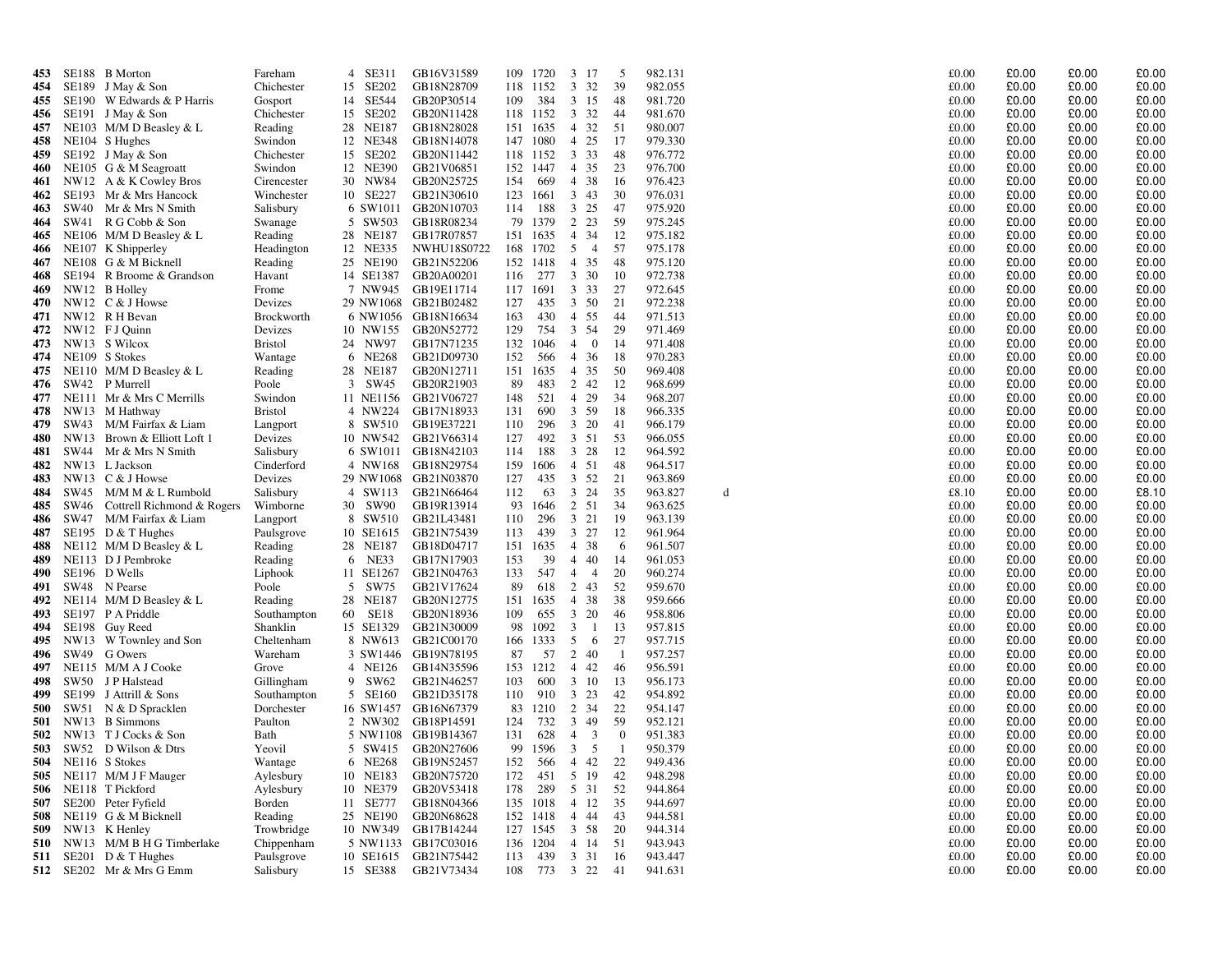| 513        | NW14 L Jackson                      | Cinderford                | 4 NW168                 | GB19V54253            | 159 | 1606     | $\overline{4}$ | 59                   | 12             | 940.662 | £0.00 | £0.00 | £0.00 | £0.00          |
|------------|-------------------------------------|---------------------------|-------------------------|-----------------------|-----|----------|----------------|----------------------|----------------|---------|-------|-------|-------|----------------|
| 514        | NW14 FJ Quinn                       | Devizes                   | 10 NW155                | GB20N52791            | 129 | 754      | $\overline{4}$ | 2                    | 21             | 939.936 | £0.00 | £0.00 | £0.00 | £0.00          |
| 515        | <b>SE203</b><br>R Broome & Grandson | Havant                    | 14 SE1387               | GB21N13095            | 116 | 277      | 3              | 37                   | 31             | 939.868 | £0.00 | £0.00 | £0.00 | £0.00          |
| 516        | SE204 E Booth                       | Gosport                   | 15 SE293                | GB18L26659            |     | 107 1592 | 3              | 22                   | 48             | 936.436 | £0.00 | £0.00 | £0.00 | £0.00          |
| 517        | NW14 M/M B H G Timberlake           | Chippenham                |                         | 5 NW1133 GB19C48023   |     | 136 1204 | 4 17           |                      | - 1            | 935.986 | £0.00 | £0.00 | £0.00 | £0.00          |
| 518        | NW14<br>P Duckett                   | Highbridge                | 6 NW134                 | GB18R30349            | 119 | 106      | $3 \quad 43$   |                      | 57             | 935.696 | £0.00 | £0.00 | £0.00 | £0.00          |
| 519        | NE120 G & M Bicknell                | Reading                   | 25 NE190                | GB21N52209            |     | 152 1418 | 4 47           |                      | 28             | 935.545 | £0.00 | £0.00 | £0.00 | £0.00          |
| 520        | SE205 B Basham & Son                | Southampton               | 6 SE893                 | GB20N55767            |     | 112 1196 | $\overline{3}$ | 32                   | $\mathbf{0}$   | 935.453 | £0.00 | £0.00 | £0.00 | £0.00          |
| 521        | NE <sub>121</sub> A Docherty        | Swindon                   | 5 NE1498                | GB17N32099            | 146 | 1629     | 4 36           |                      | 41             | 934.603 | £0.00 | £0.00 | £0.00 | £0.00          |
| 522        | SE206 P A Priddle                   | Southampton               | <b>SE18</b><br>60       | GB21N21351            | 109 | 655      | $\mathbf{3}$   | 26                   | 21             | 932.863 | £0.00 | £0.00 | £0.00 | £0.00          |
| 523        | SW53<br>C Bartlett                  | Salisbury                 | 11 SW450                | GB21N09900            |     | 113 1472 | 3 3 4          |                      | 48             | 932.737 | £0.00 | £0.00 | £0.00 | £0.00          |
| 524        | SW54 T Vincent                      | Dorchester                | 10 SW316                | GB18B01216            | 83  | 132      | $\overline{2}$ | 37                   | $\overline{4}$ | 930.891 | £0.00 | £0.00 | £0.00 | £0.00          |
| 525        | SW55 T Vincent                      | Dorchester                | 10 SW316                | GB14L42980            | 83  | 132      | 2 37           |                      | 34             | 927.937 | £0.00 | £0.00 | £0.00 | £0.00          |
| 526        | SE207 D Ede & Family                | Southampton               | 9 SE193                 | GB20A00294            | 109 | 551      | $\mathbf{3}$   | 27                   | 29             | 927.260 | £0.00 | £0.00 | £0.00 | £0.00          |
| 527        | SE208 B Basham & Son                | Southampton               | 6 SE893                 | GB18R10317            |     | 112 1196 | 3 3 4          |                      | 59             | 922.472 | £0.00 | £0.00 | £0.00 | £0.00          |
| 528        | SE209 B Basham & Son                | Southampton               | 6 SE893                 | GB18N60891            | 112 | 1196     | $\mathbf{3}$   | 35                   | -19            | 921.043 | £0.00 | £0.00 | £0.00 | £0.00          |
| 529        | SE210 B Morton                      | Fareham                   | $\overline{4}$<br>SE311 | GB19S39834            | 109 | 1720     | $3 \quad 30$   |                      | 21             | 920.188 | £0.00 | £0.00 | £0.00 | £0.00          |
| 530        | SW56 C Bartlett                     |                           | 11 SW450                | GB20H36964            |     | 113 1472 | 3 38           |                      | $\overline{4}$ | 918.765 | £0.00 | £0.00 | £0.00 | £0.00          |
|            | NW14 A Smith & Son                  | Salisbury<br>Wotton Under | 6 NW294                 | GB20N23134            | 147 | 581      | 4 4 2          |                      | 41             | 917.277 | £0.00 | £0.00 | £0.00 | £0.00          |
| 531        | NE122 M/M D J Noakes                |                           | 8 NE1727                |                       |     | 150 1389 | 4 4 9          |                      | 20             | 917.243 | £0.00 | £0.00 | £0.00 | £0.00          |
| 532<br>533 |                                     | Reading                   |                         | GB21N53019            |     |          |                |                      |                |         |       |       |       |                |
|            | SE211 B Basham & Son                | Southampton               | 6 SE893                 | GB19R02224            |     | 112 1196 | 3 36           |                      | 21             | 916.644 | £0.00 | £0.00 | £0.00 | £0.00          |
| 534        | NW14 J & G Smallcombe               | Bath                      | 6 NW60                  | GB20F02246            | 126 | 100      | $\overline{4}$ | $\overline{2}$<br>29 | 13             | 915.957 | £0.00 | £0.00 | £0.00 | £0.00<br>£0.00 |
| 535        | SE212 C & J Daniels                 | Gosport                   | $\overline{4}$<br>SE185 | GB19F11138            | 109 | 244      | $\mathbf{3}$   |                      | 45             | 915.758 | £0.00 | £0.00 | £0.00 |                |
| 536        | SW57 M/M M & L Rumbold              | Salisbury                 | 4 SW113                 | GB21N66460            | 112 | 63       | $\mathbf{3}$   | 35                   | 39             | 914.366 | £0.00 | £0.00 | £0.00 | £0.00          |
| 537        | NE123 L Hall                        | Oxford                    | 13 NE1717               | NWHU19H2003           | 167 | 393      | 5 22           |                      | 6              | 913.732 | £0.00 | £0.00 | £0.00 | £0.00          |
| 538        | SE213 P A Priddle                   | Southampton               | 60 SE18                 | GB21N21342            | 109 | 655      | 3 30           |                      | 46             | 913.314 | £0.00 | £0.00 | £0.00 | £0.00          |
| 539        | NW14<br>W Morris                    | Highbridge                | 10 NW582                | GB19N70022            | 122 | 441      | 3 55           |                      | 36             | 913.247 | £0.00 | £0.00 | £0.00 | £0.00          |
| 540        | NE124 M/M D Beasley & L             | Reading                   | 28 NE187                | GB19N18684            |     | 151 1635 | 4 52           |                      | 56             | 912.819 | £0.00 | £0.00 | £0.00 | £0.00          |
| 541        | SW58<br>A Hodges                    | Wincanton                 | 16 SW291                | GB21B04366            | 107 | 970      | $\mathbf{3}$   | 27                   | 36             | 911.802 | £0.00 | £0.00 | £0.00 | £0.00          |
| 542        | SW59 R Hooper                       | Poole                     | 8 SW689                 | GB18N52146            | 87  | 921      | 2 49           |                      | 37             | 908.171 | £0.00 | £0.00 | £0.00 | £0.00          |
| 543        | NW14<br><b>B</b> Holley             | Frome                     | 7 NW945                 | GB19N75816            |     | 117 1691 | $\mathbf{3}$   | 48                   | 59             | 906.664 | £0.00 | £0.00 | £0.00 | £0.00          |
| 544        | SW60 R J Smith                      | Salisbury                 | 6 SW398                 | GB18N68245            | 113 | 966      | 3 41           |                      | -16            | 903.191 | £0.00 | £0.00 | £0.00 | £0.00          |
| 545        | SW61 R J Smith                      | Salisbury                 | 6 SW398                 | GB16N64172            | 113 | 966      | $\mathbf{3}$   | 41                   | 42             | 901.425 | £0.00 | £0.00 | £0.00 | £0.00          |
| 546        | NE125 M/M D J Newman & Son          | Aylesbury                 | 10 NE699                | GB19N58588            | 170 | 310      | 5 32           |                      | 51             | 899.835 | £0.00 | £0.00 | £0.00 | £0.00          |
| 547        | SW62<br>Mr & Mrs N Smith            | Salisbury                 | 6 SW1011                | GB19N43951            | 114 | 188      | $\overline{3}$ | 43                   | 55             | 896.887 | £0.00 | £0.00 | £0.00 | £0.00          |
| 548        | NW14 C & J Rogers & N Sales         | Radstock                  | 10 NW570                | GB18R03920            | 123 | 1059     | $\overline{4}$ | 2                    | 37             | 896.637 | £0.00 | £0.00 | £0.00 | £0.00          |
| 549        | NE126 Mr & Mrs S Guy                | Tadley                    | NE3<br>$\overline{4}$   | GB21Z52166            | 139 | 1152     | $\overline{4}$ | 34                   | 47             | 894.494 | £0.00 | £0.00 | £0.00 | £0.00          |
| 550        | SE214 G Rann & Daughters            | Ventnor                   | 15 SE272                | GB19N18845            | 97  | 1189     | 3 12           |                      | -17            | 894.030 | £0.00 | £0.00 | £0.00 | £0.00          |
| 551        | SW63 Mr & Mrs N Smith               | Salisbury                 | 6 SW1011                | GB18N42149            | 114 | 188      | 3 44           |                      | 53             | 893.032 | £0.00 | £0.00 | £0.00 | £0.00          |
| 552        | SE215 P A Priddle                   | Southampton               | <b>SE18</b><br>60       | GB19N25197            | 109 | 655      | 3 35           |                      | 44             | 892.288 | £0.00 | £0.00 | £0.00 | £0.00          |
| 553        | SE216 Peter Fyfield                 | Borden                    | 11 SE777                | GB14N49914            |     | 135 1018 | $\overline{4}$ | 27                   | 26             | 892.241 | £0.00 | £0.00 | £0.00 | £0.00          |
| 554        | NE127 M/M J F Mauger                | Aylesbury                 | 10 NE183                | GB20N75750            | 172 | 451      | 5              | 40                   | 29             | 890.414 | £0.00 | £0.00 | £0.00 | £0.00          |
| 555        | NE128 John Draper                   | Faringdon                 | 10 NE270                | GB19N91642            | 155 | 132      | 5              | 6                    | 41             | 889.947 | £0.00 | £0.00 | £0.00 | £0.00          |
| 556        | NE129 M/M D J Newman & Son          | Aylesbury                 | 10 NE699                | GB20N20775            | 170 | 310      | 5 37           |                      | 50             | 886.561 | £0.00 | £0.00 | £0.00 | £0.00          |
| 557        | SE217 P A Priddle                   | Southampton               | SE18<br>60              | GB19S23296            | 109 | 655      | 3 37           |                      | 37             | 884.565 | £0.00 | £0.00 | £0.00 | £0.00          |
| 558        | SE218 J Attrill & Sons              | Southampton               | 5 SE160                 | GB21D35030            | 110 | 910      | $\mathbf{3}$   | 40                   | 3              | 883.941 | £0.00 | £0.00 | £0.00 | £0.00          |
| 559        | SE219 C & J Daniels                 | Gosport                   | SE185<br>$\overline{4}$ | GB19F11140            | 109 | 244      | $\mathbf{3}$   | 37                   | 31             | 883.061 | £0.00 | £0.00 | £0.00 | £0.00          |
| 560        | NE130 G & M Bicknell                | Reading                   | 25 NE190                | GB21N52207            | 152 | 1418     | 5              | $\overline{4}$       | -56            | 881.957 | £0.00 | £0.00 | £0.00 | £0.00          |
| 561        | SE220 P A Priddle                   | Southampton               | <b>SE18</b><br>60       | GB21S34714            | 109 | 655      | $\mathbf{3}$   | 38                   | -18            | 881.796 | £0.00 | £0.00 | £0.00 | £0.00          |
| 562        | SE221 B & L Scutt                   | Portsmouth                | 10 SE1711               | GB19P10792            |     | 111 1337 | $\mathbf{3}$   | 43                   | 39             | 879.486 | £0.00 | £0.00 | £0.00 | £0.00          |
| 563        | SE222 Peter Fyfield                 | Borden                    | 11 SE777                | GB20N04306            | 135 | 1018     | $\overline{4}$ | 31                   | 35             | 878.608 | £0.00 | £0.00 | £0.00 | £0.00          |
| 564        | SW64<br>D Wilson & Dtrs             | Yeovil                    | 5 SW415                 | GB20N27607            | 99  | 1596     | 3 20           |                      | 13             | 878.229 | £0.00 | £0.00 | £0.00 | £0.00          |
| 565        | NE131 G & M Bicknell                | Reading                   | 25 NE190                | GB20N68642            |     | 152 1418 | 5              | 6                    | 15             | 878.165 | £0.00 | £0.00 | £0.00 | £0.00          |
| 566        | SE223 Guy Reed                      | Shanklin                  | 15 SE1329               | GB20N11817            |     | 98 1092  | 3 17           |                      | 42             | 877.956 | £0.00 | £0.00 | £0.00 | £0.00          |
| 567        | SE224 G Rann & Daughters            | Ventnor                   | 15 SE272                | GB19N18836            |     | 97 1189  | 3 16           |                      | -1             | 877.003 | £0.00 | £0.00 | £0.00 | £0.00          |
| 568        | SE225 G Rann & Daughters            | Ventnor                   | 15 SE272                | GB18N57417            |     | 97 1189  | 3 16           |                      | 9              | 876.407 | £0.00 | £0.00 | £0.00 | £0.00          |
| 569        | SE226 G Rann & Daughters            | Ventnor                   | 15 SE272                | GB15X14873            |     | 97 1189  | $\mathbf{3}$   | -16                  | 29             | 874.920 | £0.00 | £0.00 | £0.00 | £0.00          |
| 570        | SW65 N & D Spracklen                | Dorchester                |                         | 16 SW1457 GB20N65453  |     | 83 1210  | 2              | 48                   | 56             | 871.874 | £0.00 | £0.00 | £0.00 | £0.00          |
| 571        | SW66 N & D Spracklen                | Dorchester                |                         | 16 SW1457 GB20N65483  |     | 83 1210  | $\overline{2}$ | 48                   | 57             | 871.788 | £0.00 | £0.00 | £0.00 | £0.00          |
|            | 572 NE132 L Hall                    | Oxford                    |                         | 13 NE1717 NWHU19H2010 | 167 | 393      | 5 38           |                      | $\overline{0}$ | 870.749 | £0.00 | £0.00 | £0.00 | £0.00          |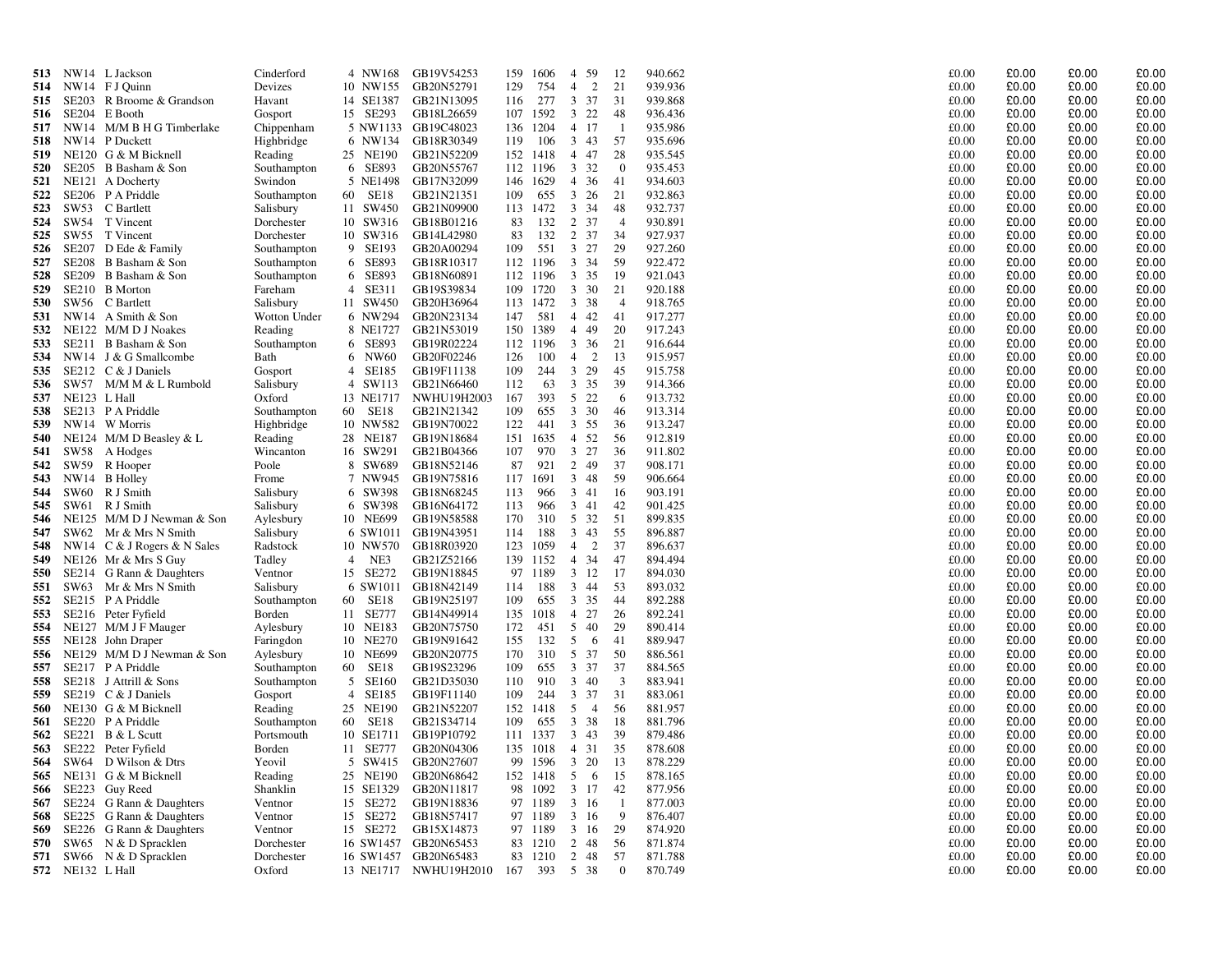| 573        |               | $SE227$ B & L Scutt         | Portsmouth                |                | 10 SE1711            | GB20P12734               | 111        | 1337         |                | 3 45            | 58                   | 870.469            | £0.00          | £0.00          | £0.00          | £0.00          |
|------------|---------------|-----------------------------|---------------------------|----------------|----------------------|--------------------------|------------|--------------|----------------|-----------------|----------------------|--------------------|----------------|----------------|----------------|----------------|
| 574        | NW14          | W Morris                    | Highbridge                |                | 10 NW582             | GB18N84016               | 122        | 441          | $\overline{4}$ | $7\phantom{.0}$ | 14                   | 870.275            | £0.00          | £0.00          | £0.00          | £0.00          |
| 575        | SW67          | M & M Wiffen                | Dorchester                |                | 10 SW635             | GB19N42138               | 83         | 868          |                | 2 49            | 36                   | 866.439            | £0.00          | £0.00          | £0.00          | £0.00          |
| 576        |               | SE228 D Graham & J Fry      | Portsmouth                |                | 10 SE54              | GB19V04303               |            | 112 1579     | 3              | 49              | 43                   | 864.974            | £0.00          | £0.00          | £0.00          | £0.00          |
| 577        | SW68          | Cottrell Richmond & Rogers  | Wimborne                  |                | 30 SW90              | GB19P31657               | 93         | 1646         |                | 3 11            | -14                  | 864.525            | £0.00          | £0.00          | £0.00          | £0.00          |
| 578        |               | NE133 S Stokes              | Wantage                   |                | 6 NE268              | GB18D04641               | 152        | 566          |                | 5 10            | 16                   | 864.058            | £0.00          | £0.00          | £0.00          | £0.00          |
| 579        |               | SW69 R J Smith              | Salisbury                 |                | 6 SW398              | GB17N79370               | 113        | 966          |                | $3 \quad 51$    | 46                   | 862.272            | £0.00          | £0.00          | £0.00          | £0.00          |
| 580        |               | NE134 D J Pembroke          | Reading                   |                | 6 NE33               | GB21N04692               | 153        | 39           |                | 5 13            | 30                   | 859.072            | £0.00          | £0.00          | £0.00          | £0.00          |
| 581        |               | SE229 Peter Fyfield         | Borden                    |                | 11 SE777             | GB19N02470               | 135        | 1018         |                | 4 38            | 38                   | 856.377            | £0.00          | £0.00          | £0.00          | £0.00          |
| 582        | SE230         | T Willis                    | Niton                     |                | 11 SE264             | GB17R09613               | 93         | 580          |                | $3 \t12$        | -9                   | 854.862            | £0.00          | £0.00          | £0.00          | £0.00          |
| 583        |               | SE231 E Booth               | Gosport                   |                | 15 SE293             | GB18N03069               | 107        | 1592         |                | $3 \quad 42$    | 13                   | 854.614            | £0.00          | £0.00          | £0.00          | £0.00          |
| 584        |               | NW15 DJ Young               | Midsomer                  |                | 9 NW135              | GB21B08346               |            | 122 1726     | $\overline{4}$ | 13              | 52                   | 852.608            | £0.00          | £0.00          | £0.00          | £0.00          |
| 585        |               | SE232 Marchant & Wearn      | Portsmouth                |                | 1 SE139              | GB18N32660               | 113        | 974          |                | 3 56            | 44                   | 844.216            | £0.00          | £0.00          | £0.00          | £0.00          |
| 586        | SW70          | K & C White                 | Weymouth                  |                | 10 SW629             | GB21R08717               | 77         | 697          |                | 2 41            | 34                   | 843.101            | £0.00          | £0.00          | £0.00          | £0.00          |
| 587        |               | NE135 M/M D J Noakes        | Reading                   |                | 8 NE1727             | GB21N53046               | 150        | 1389         |                | 5 15            | 33                   | 841.036            | £0.00          | £0.00          | £0.00          | £0.00          |
| 588        | SW71          | M Carter                    | Poole                     |                | 8 SW114              | GB17R13472               | 89         | 929          | 3              | 8               | 37                   | 835.393            | £0.00          | £0.00          | £0.00          | £0.00          |
| 589        | SW72          | Mr & Mrs L Cowley           | Grimstone                 |                |                      | 8 SW1076 GB18N43769      | 85         | 1443         | $\mathbf{3}$   | -1              | 3                    | 834.261            | £0.00          | £0.00          | £0.00          | £0.00          |
| 590        |               | NW15 R H Bevan              | Brockworth                |                | 6 NW1056             | GB17N27642               | 163        | 430          |                | 5 44            | 39                   | 833.626            | £0.00          | £0.00          | £0.00          | £0.00          |
| 591        | SW73          | J Clapcott                  | Poole                     |                | 6 SW122              | GB19E21229               | 87         | 399          | 3              | $\overline{4}$  | 54                   | 830.281            | £0.00          | £0.00          | £0.00          | £0.00          |
| 592        |               | NE136 M/M A J Cooke         | Grove                     |                | 4 NE126              | GB18N08010               | 153        | 1212         | 5              | 25              | 53                   | 830.027            | £0.00          | £0.00          | £0.00          | £0.00          |
| 593        | SW74          | Mr & Mrs N Smith            | Salisbury                 |                | 6 SW1011             | GB20N10715               | 114        | 188          | $\overline{4}$ | 2               | 5                    | 829.582            | £0.00          | £0.00          | £0.00          | £0.00          |
| 594        | SE233         | E Booth                     | Gosport                   |                | 15 SE293             | GB19V03457               | 107        | 1592         | 3              | 50              | 45                   | 823.011            | £0.00          | £0.00          | £0.00          | £0.00          |
| 595        | SW75          | R Hooper                    | Poole                     |                | 8 SW689              | GB20R22041               | 87         | 921          | 3              | 8               | 20                   | 817.917            | £0.00          | £0.00          | £0.00          | £0.00          |
| 596        |               | NE137 G & M Bicknell        | Reading                   |                | 25 NE190             | GB20N68647               | 152        | 1418         |                | 5 29            | 31                   | 816.159            | £0.00          | £0.00          | £0.00          | £0.00          |
| 597        |               | NE138 G & M Bicknell        | Reading                   |                | 25 NE190             | GB20N68638               |            | 152 1418     |                | 5 29            | 31                   | 816.159            | £0.00          | £0.00          | £0.00          | £0.00          |
| 598        | SW76          | N & D Spracklen             | Dorchester                |                | 16 SW1457            | GB20N65467               | 83         | 1210         | 3              | $\mathbf{0}$    | 29                   | 816.080            | £0.00          | £0.00          | £0.00          | £0.00          |
| 599        | SE234         | D Graham & J Fry            | Portsmouth                |                | 10 SE54              | GB19V04316               |            | 112 1579     | $\overline{4}$ | 3               | 42                   | 815.343            | £0.00          | £0.00          | £0.00          | £0.00          |
| 600        |               | SE235 C Vincent             | Southampton               |                | 3 SE1274             | GB20R09323               |            | 112 1232     | $\overline{4}$ | $\mathbf{3}$    | 29                   | 814.643            | £0.00          | £0.00          | £0.00          | £0.00          |
| 601        | SW77          | C Bartlett                  | Salisbury                 |                | 11 SW450             | GB18N64484               |            | 113 1472     | $\overline{4}$ | 6               | 27                   | 812.952            | £0.00          | £0.00          | £0.00          | £0.00          |
| 602        | SW78          | C Bartlett                  | Salisbury                 |                | 11 SW450             | GB21N09894               |            | 113 1472     | $\overline{4}$ | 6               | 29                   | 812.842            | £0.00          | £0.00          | £0.00          | £0.00          |
| 603        |               | NE139 M/M D Beasley & L     | Reading                   |                | 28 NE187             | GB20N12706               | 151        | 1635         |                | 5 30            | 44                   | 808.491            | £0.00          | £0.00          | £0.00          | £0.00          |
| 604        |               | SE236 Ben Smith & Father    | Southampton               | $\overline{4}$ | 2 SE518              | GB19F29849               | 107        | 1342         | 3              | 54              | 38                   | 808.327            | £0.00          | £0.00          | £0.00          | £0.00          |
| 605<br>606 |               | NE140 Mr & Mrs S Guy        | Tadley                    |                | NE3                  | GB21C02201               | 139<br>107 | 1152<br>1592 | 5              | - 6             | 20<br>$\overline{4}$ | 802.368            | £0.00<br>£0.00 | £0.00<br>£0.00 | £0.00<br>£0.00 | £0.00          |
| 607        | NW15          | SE237 E Booth<br>W Morris   | Gosport                   |                | 15 SE293<br>10 NW582 | GB20N03607               | 122        | 441          |                | 3 57<br>4 29    | 46                   | 801.082            |                |                | £0.00          | £0.00<br>£0.00 |
| 608        | SE238         | G C Kingswood Cox           | Highbridge<br>Southampton |                | 12 SE1276            | GB20N66861<br>GB21S34574 | 108        | 943          | $\overline{4}$ | $\overline{0}$  | 7                    | 797.582<br>795.547 | £0.00<br>£0.00 | £0.00<br>£0.00 | £0.00          | £0.00          |
| 609        |               | NW15 SR Smart               | Bath                      |                | 3 NW801              | GB20F02314               | 127        | 546          | $\overline{4}$ | 43              | -5                   | 791.510            | £0.00          | £0.00          | £0.00          | £0.00          |
| 610        |               | NE141 M/M D J Noakes        | Reading                   |                | 8 NE1727             | GB21N53033               | 150        | 1389         |                | 5 35            | 36                   | 790.790            | £0.00          | £0.00          | £0.00          | £0.00          |
| 611        | NE142         | $M/M D$ Beasley & L         | Reading                   |                | 28 NE187             | GB20N12735               | 151        | 1635         |                | 5 38            | 17                   | 790.447            | £0.00          | £0.00          | £0.00          | £0.00          |
| 612        |               | SE239 B Morton              | Fareham                   |                | 4 SE311              | GB19S39868               | 109        | 1720         | $\overline{4}$ | -6              | -6                   | 786.514            | £0.00          | £0.00          | £0.00          | £0.00          |
| 613        |               | SW79 M/M M & L Rumbold      | Salisbury                 |                | 4 SW113              | GB21N66456               | 112        | 63           |                | $4 \quad 11$    | 42                   | 783.405            | £0.00          | £0.00          | £0.00          | £0.00          |
| 614        |               | NW15 C & J Rogers & N Sales | Radstock                  |                | 10 NW570             | GB19B06611               | 123        | 1059         |                | 4 37            | 52                   | 782.890            | £0.00          | £0.00          | £0.00          | £0.00          |
| 615        |               | NE143 M/M D Beasley $& L$   | Reading                   |                | 28 NE187             | GB20N12725               | 151        | 1635         |                | 5 43            | 42                   | 777.990            | £0.00          | £0.00          | £0.00          | £0.00          |
| 616        | NE144 E Davis |                             | Marlborough               |                | 1 NE93               | GB18A28940               | 131        | 288          |                | 4 58            | 38                   | 773.007            | £0.00          | £0.00          | £0.00          | £0.00          |
| 617        |               | NE145 M/M D J Noakes        | Reading                   |                | 8 NE1727             | GB21N53014               | 150        | 1389         |                | 5 44            | 39                   | 770.025            | £0.00          | £0.00          | £0.00          | £0.00          |
| 618        |               | SE240 D Graham & J Fry      | Portsmouth                |                | 10 SE54              | GB19V04326               | 112        | 1579         | $\overline{4}$ | -18             | 35                   | 768.414            | £0.00          | £0.00          | £0.00          | £0.00          |
| 619        | SE241         | G C Kingswood Cox           | Southampton               |                | 12 SE1276            | GB20N82654               | 108        | 943          | $\overline{4}$ | 8               | 54                   | 767.473            | £0.00          | £0.00          | £0.00          | £0.00          |
| 620        | <b>SW80</b>   | M/M M & L Rumbold           | Salisbury                 |                | 4 SW113              | GB21N66469               | 112        | 63           |                | 4 17            | 33                   | 765.611            | £0.00          | £0.00          | £0.00          | £0.00          |
| 621        |               | NE146 John Draper           | Faringdon                 |                | 10 NE270             | GB20N52692               | 155        | 132          | 5 <sup>5</sup> | 57              | 53                   | 762.628            | £0.00          | £0.00          | £0.00          | £0.00          |
| 622        |               | SE242 T Sails & Sons        | Southampton               |                | 4 SE44               | GB19N12909               | 109        | 1728         | $\overline{4}$ | 14              | 2                    | 761.983            | £0.00          | £0.00          | £0.00          | £0.00          |
| 623        |               | NW15 SR Smart               | Bath                      |                | 3 NW801              | GB18N65557               | 127        | 546          | $\overline{4}$ | 54              | 12                   | 761.603            | £0.00          | £0.00          | £0.00          | £0.00          |
| 624        | NE147         | M/M J F Mauger              | Aylesbury                 |                | 10 NE183             | GB20N75715               | 172        | 451          |                | 6 38            | 41                   | 760.431            | £0.00          | £0.00          | £0.00          | £0.00          |
| 625        | SW81          | A Hodges                    | Wincanton                 |                | 16 SW291             | GB21C05128               | 107        | 970          | $\overline{4}$ | 9               | 40                   | 758.171            | £0.00          | £0.00          | £0.00          | £0.00          |
| 626        | SW82          | N Pearse                    | Poole                     |                | 5 SW75               | GB21V17636               | 89         | 618          |                | $3 \t27$        | 55                   | 756.351            | £0.00          | £0.00          | £0.00          | £0.00          |
| 627        | SE243         | Guy Reed                    | Shanklin                  |                | 15 SE1329            | GB21N30040               | 98         | 1092         |                | 349             | 56                   | 754.880            | £0.00          | £0.00          | £0.00          | £0.00          |
| 628        | SW83          | Mr & Mrs N Smith            | Salisbury                 |                | 6 SW1011             | GB20N10741               | 114        | 188          |                | $4\quad 26$     | 9                    | 754.567            | £0.00          | £0.00          | £0.00          | £0.00          |
| 629        | SE244         | R Broome & Grandson         | Havant                    |                | 14 SE1387            | GB21A00218               | 116        | 277          |                | 4 39            | - 1                  | 732.705            | £0.00          | £0.00          | £0.00          | £0.00          |
| 630        |               | NW15 B Holley               | Frome                     |                | 7 NW945              | GB15E10513               | 117        | 1691         | $\overline{4}$ | 44              | 26                   | 729.911            | £0.00          | £0.00          | £0.00          | £0.00          |
| 631        |               | SE245 Peter Fyfield         | Borden                    |                | 11 SE777             | GB20N04331               | 135        | 1018         | 5              | 29              | 25                   | 724.359            | £0.00          | £0.00          | £0.00          | £0.00          |
| 632        |               | NW15 L Jackson              | Cinderford                |                | 4 NW168              | GB21V59755               | 159        | 1606         |                | 6 29            | 47                   | 722.058            | £0.00          | £0.00          | £0.00          | £0.00          |